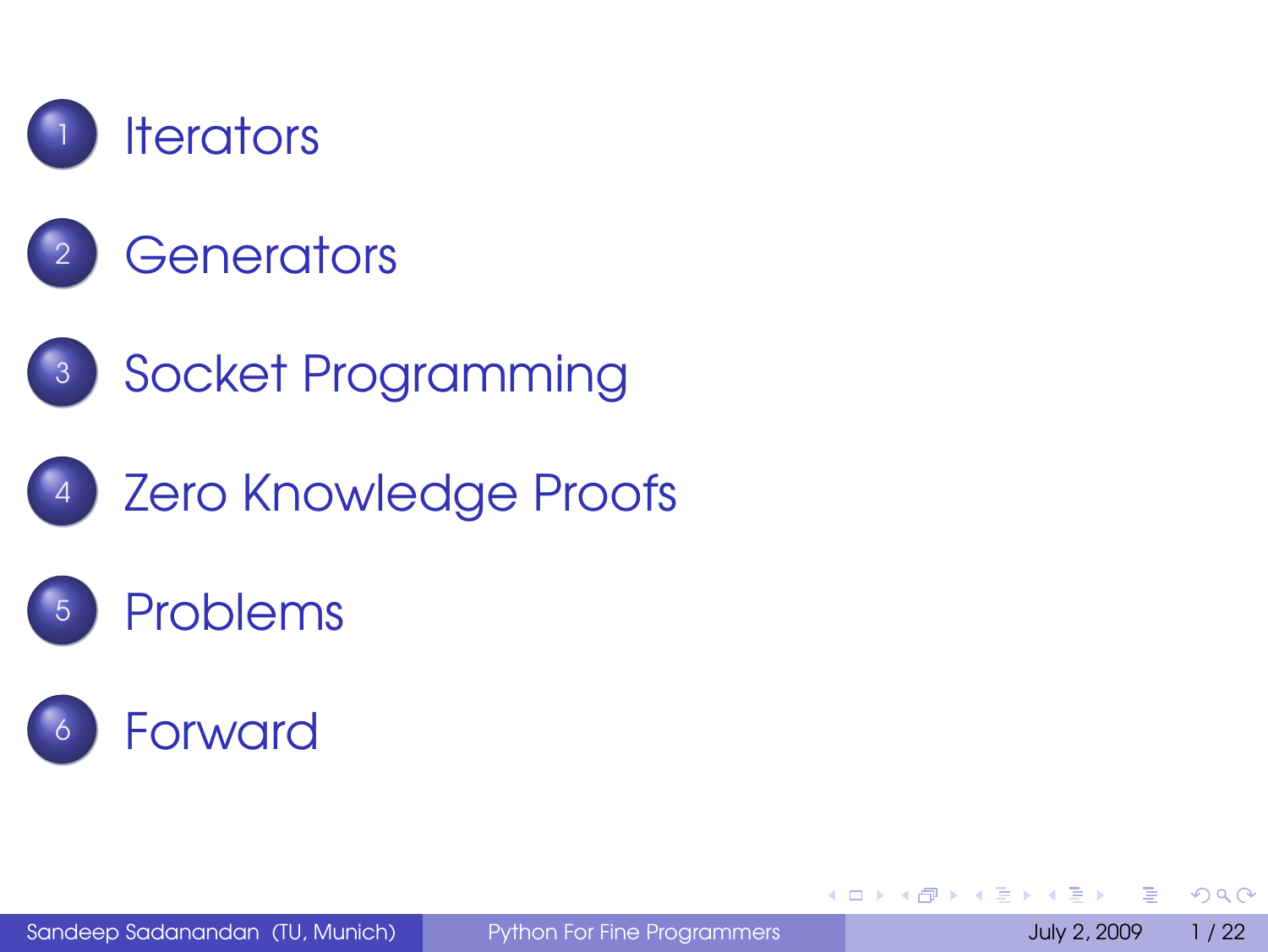

Sandeep Sadanandan (TU, Munich) [Python For Fine Programmers](#page-0-0) July 2, 2009 2 / 22

<span id="page-1-0"></span>÷,

 $299$ 

メロトメ 御 トメ 差 トメ 差 ト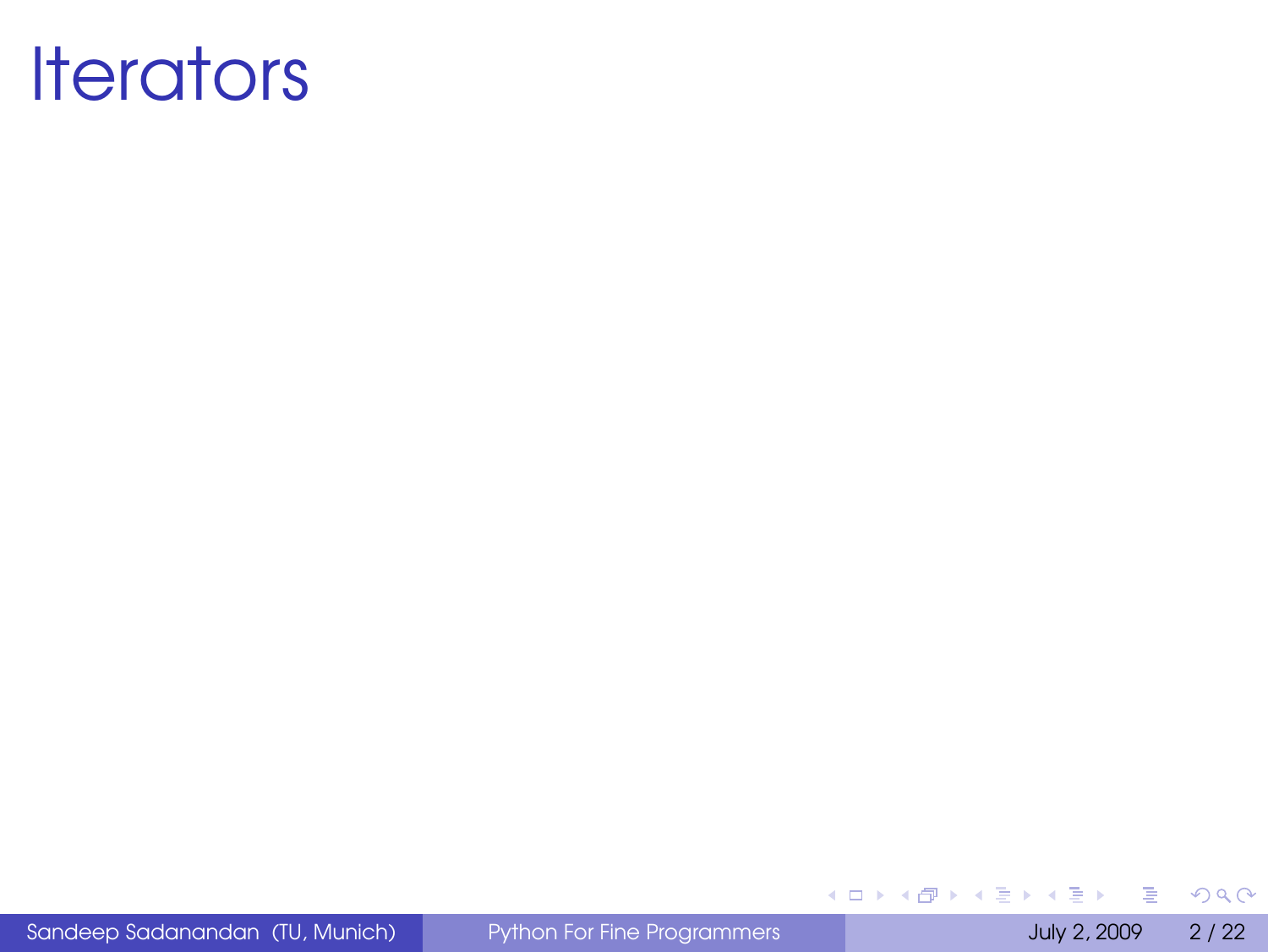

#### For loop is used a lot in Python. One can iterate over almost every type of collection. How is this made possible?

Sandeep Sadanandan (TU, Munich) [Python For Fine Programmers](#page-0-0) July 2, 2009 3/22

 $\Omega$ 

 $\leftarrow$   $\Box$   $\rightarrow$   $\leftarrow$   $\leftarrow$   $\Box$   $\rightarrow$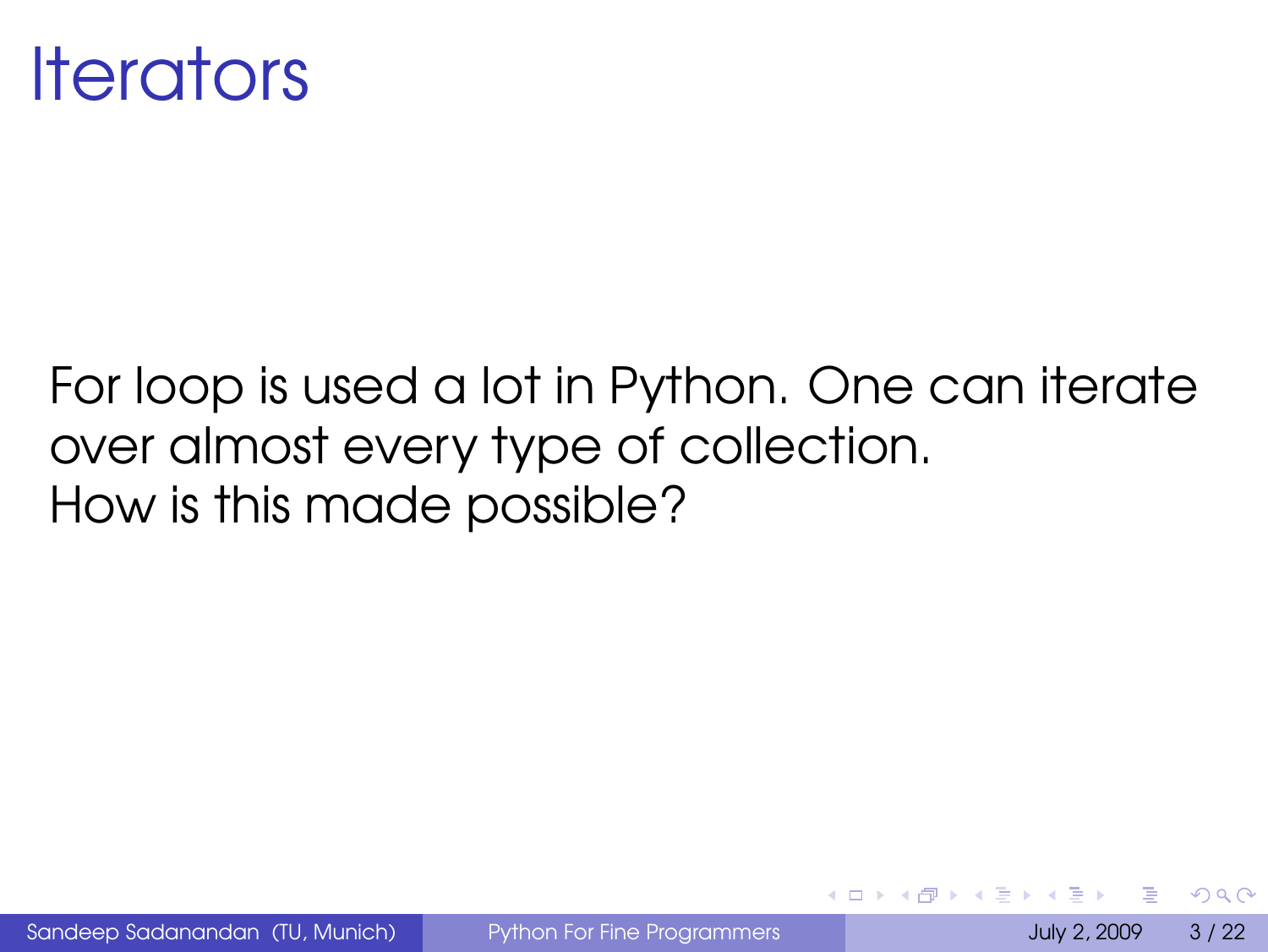```
_1 for element in (1, 2, 3):
2 print element
_3 for element in (1, 2, 3):
     print element
5 for key in \{ 'one': 1, 'two': 2 }:
\delta print key
<sub>7</sub> for char in "123":</sub>
8 print char
9 for line in open("myfile.txt"):
10 print line
```
KEL KALLA BIKA BIKA GA A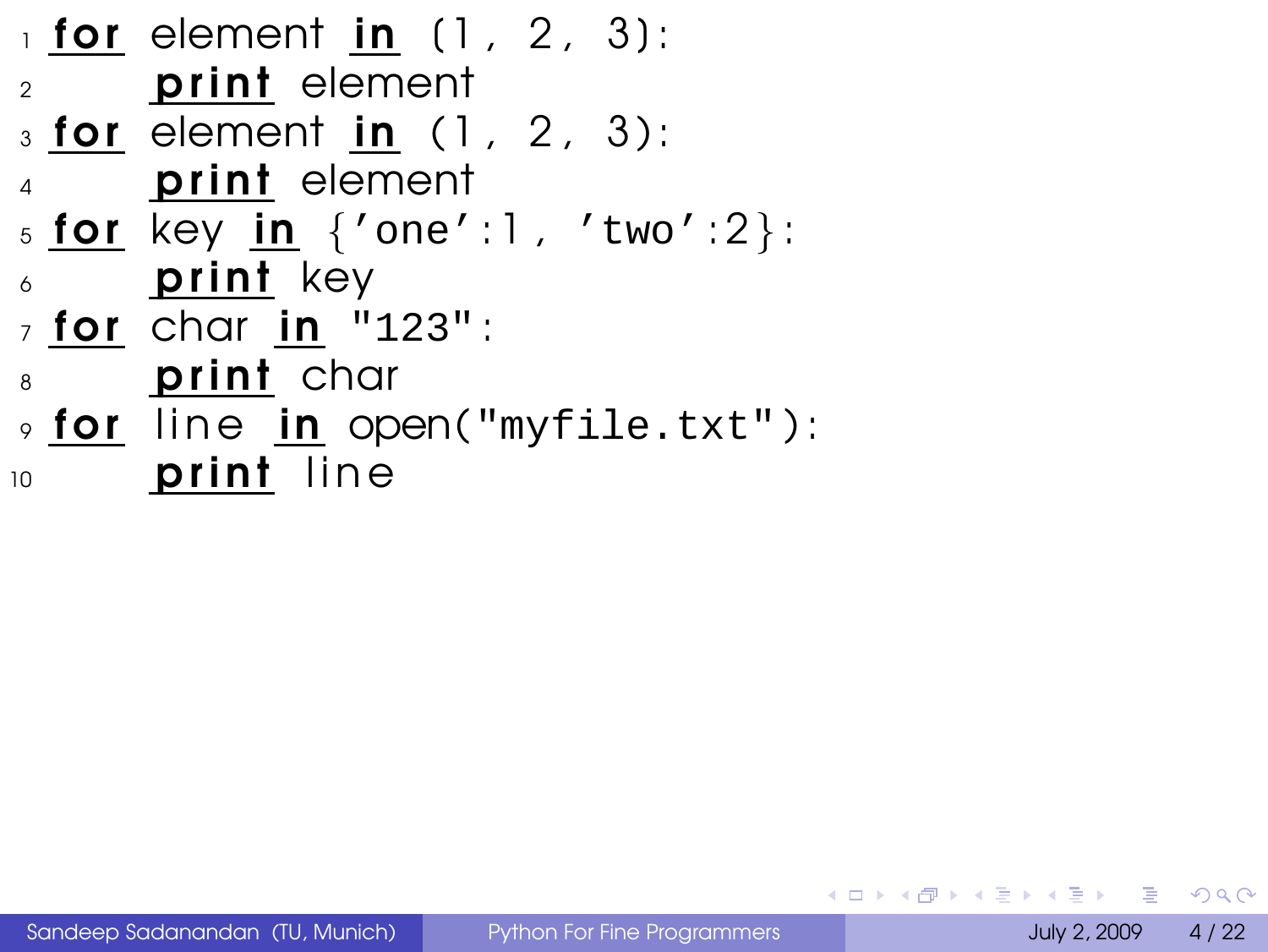## Iterators

- When for statement is called, a method iter is called on the object.
- **•** This returns an object on which, the method next is implemented (which can go through the items)
- **•** next keeps on giving elements, one by one.
- When there are no more elements, an exception StopIteration is raised. (Loop stops)

 $\Omega$ 

**4 ロト 4 何 ト 4**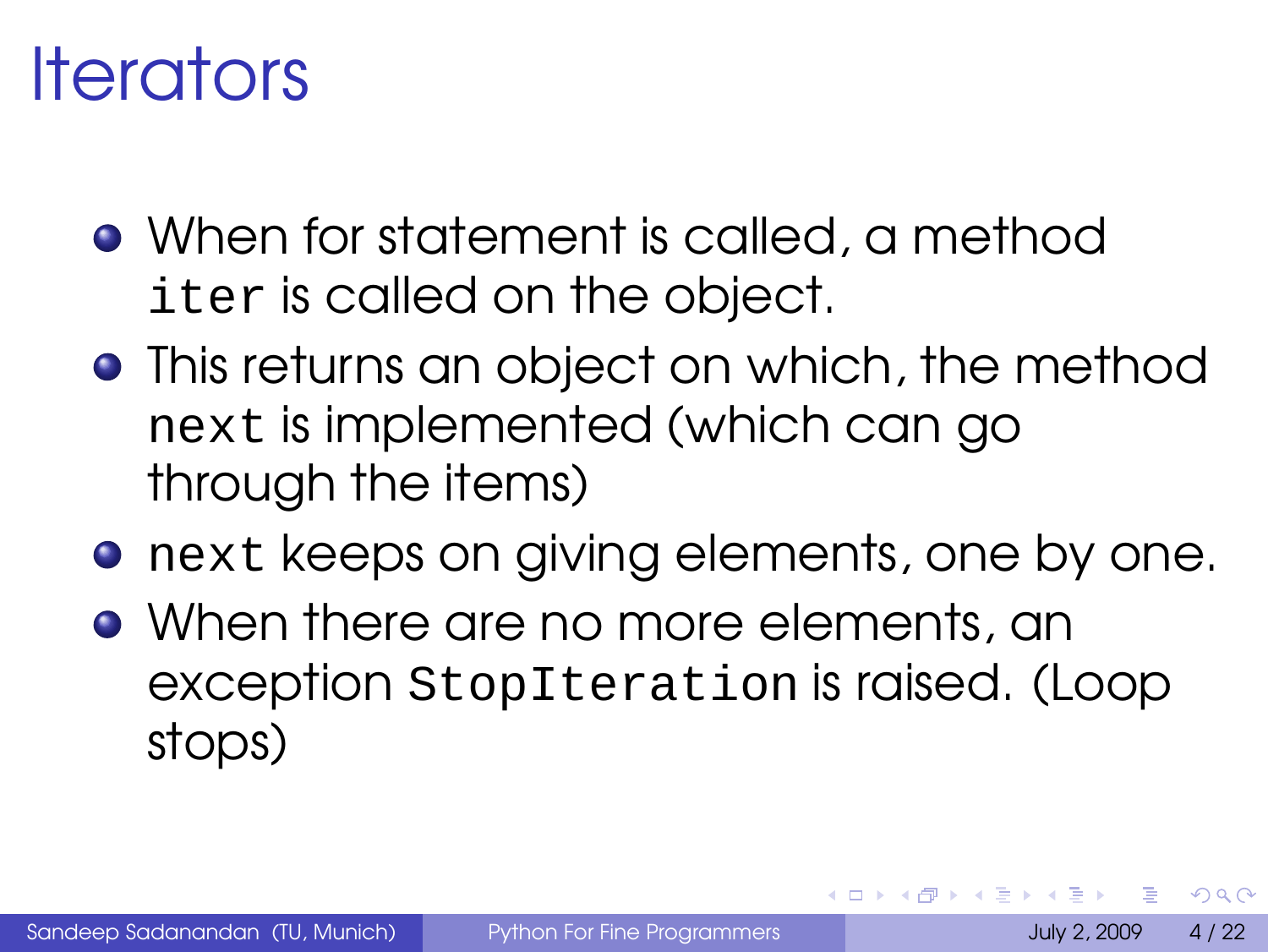```
1
2 >> S = 'abc'3 \gg \gt 1 = iter(s)
4 >> i<sup>†</sup>s <iterator object at 0x00A1DB50>6 \gg > it . next()
7 'a'
s \gg > it . next()
\circ 'b'
_{10} >> it .next()
11' C'_{12} >> it . next()
13
_{14} Traceback (most recent call last):
_{15} File "<stdin>", line 1, in ?
_{16} it . next ()
17 Stop Iteration
```
 $\equiv$   $\cap$   $\alpha$ 

イロト イ母 トイヨ トイヨト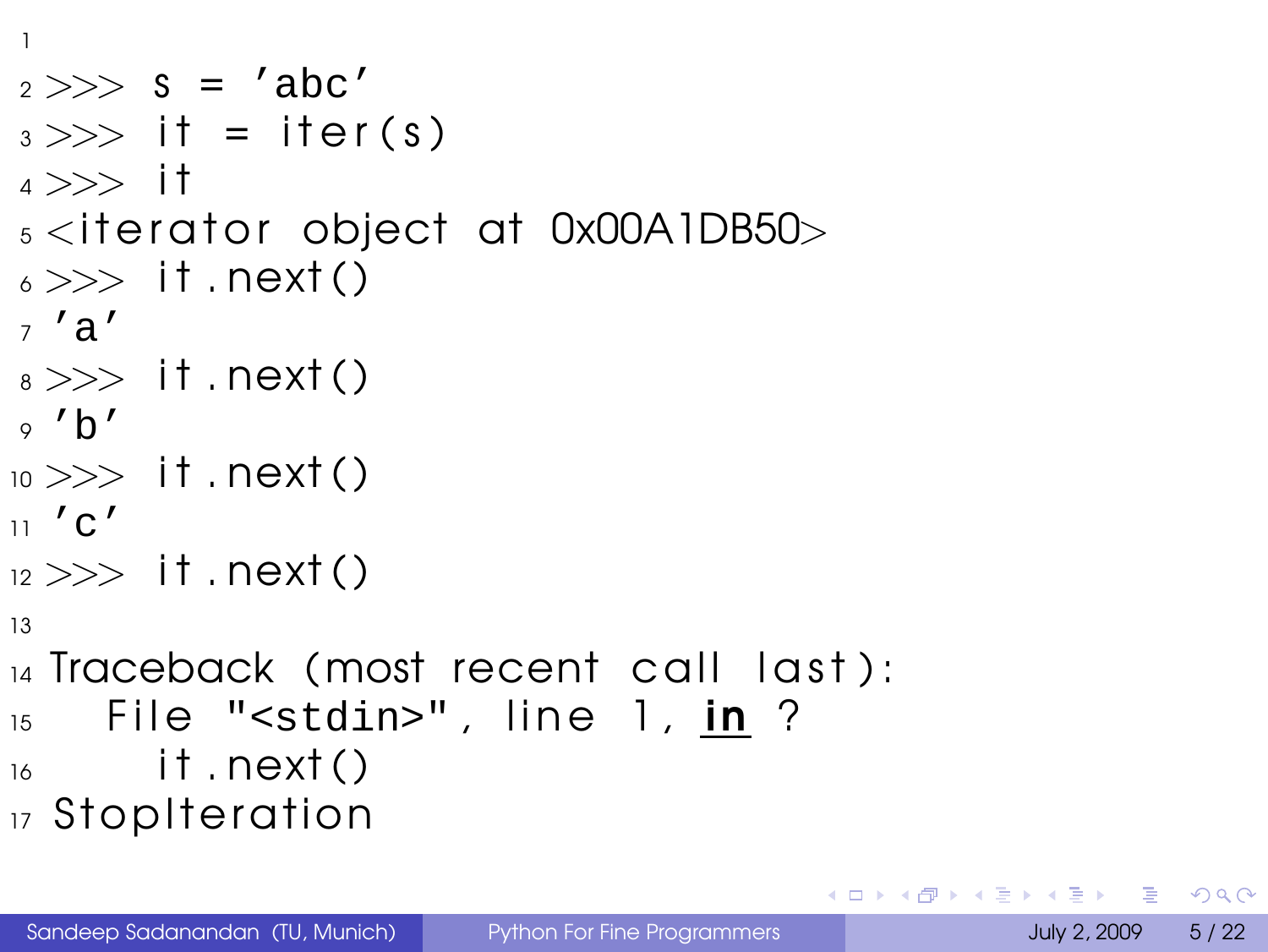# How to make Iterable Classes?

To make a collection (personal class) iterable:

- **It needs to have the method** iter implemented. This is the function which enables iter to be called.
- **•** \_iter\_should return and object with next implemented.
- **•** Example below.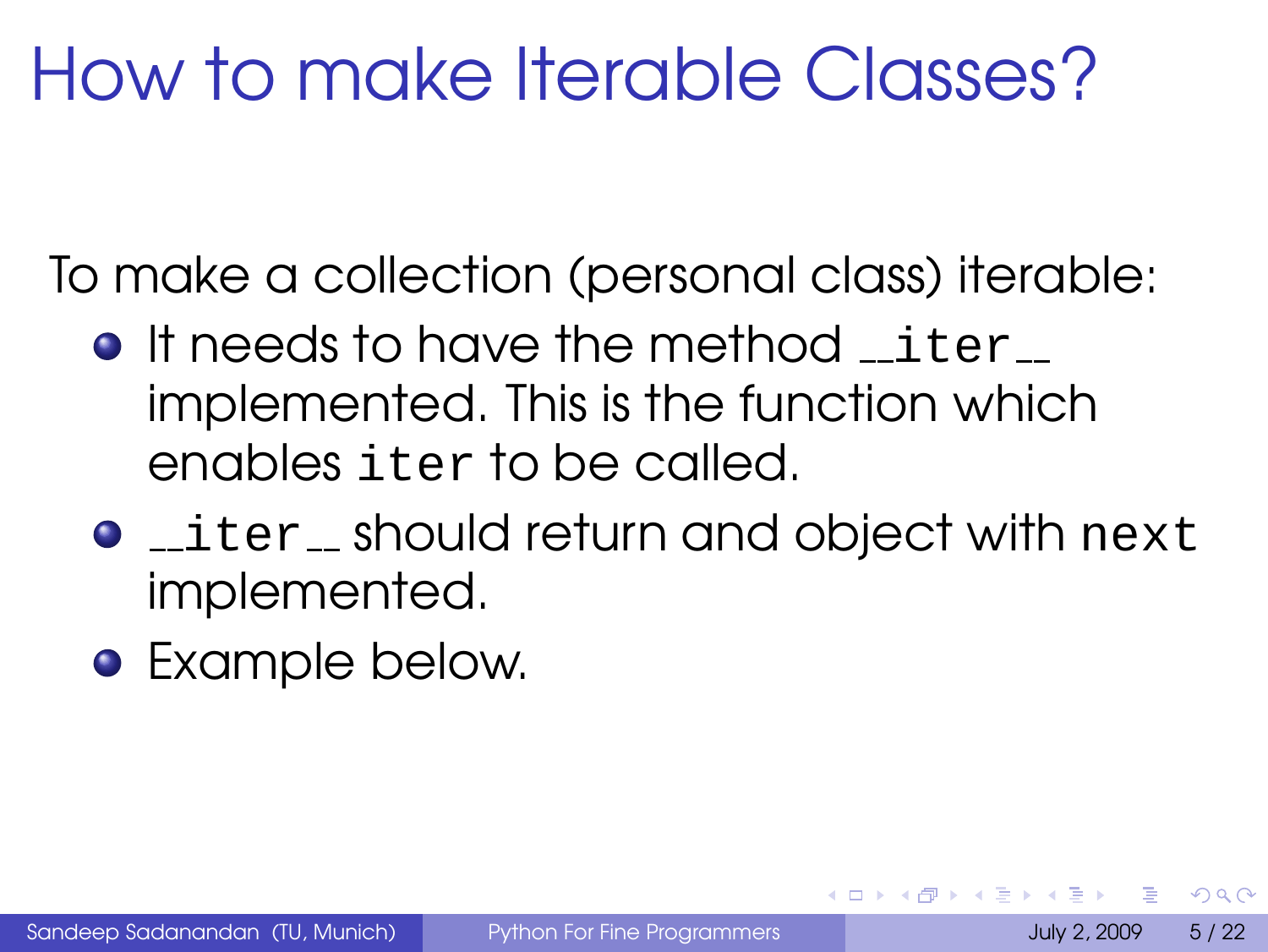#### <sup>2</sup> class Reverse :

1

<sup>3</sup> """Iterator for looping over a <sup>4</sup> sequence backwards"""  $5 \qquad$  def  $\Box$  in it  $\Box$  (self, data):  $\epsilon$  self data = data  $\sigma$  self index = len(data)  $\frac{1}{8}$  def  $\frac{1}{2}$  iter $\frac{1}{2}$  (self):  $\circ$  return self  $10$  def next (self):  $\mathbf{11}$  if self . index == 0: 12 raise Stop Iteration  $13$  self. index = self. index  $-1$  $\frac{1}{14}$  return self.data(self.index)

 $\Omega$ 

イロト イ押ト イヨト イヨト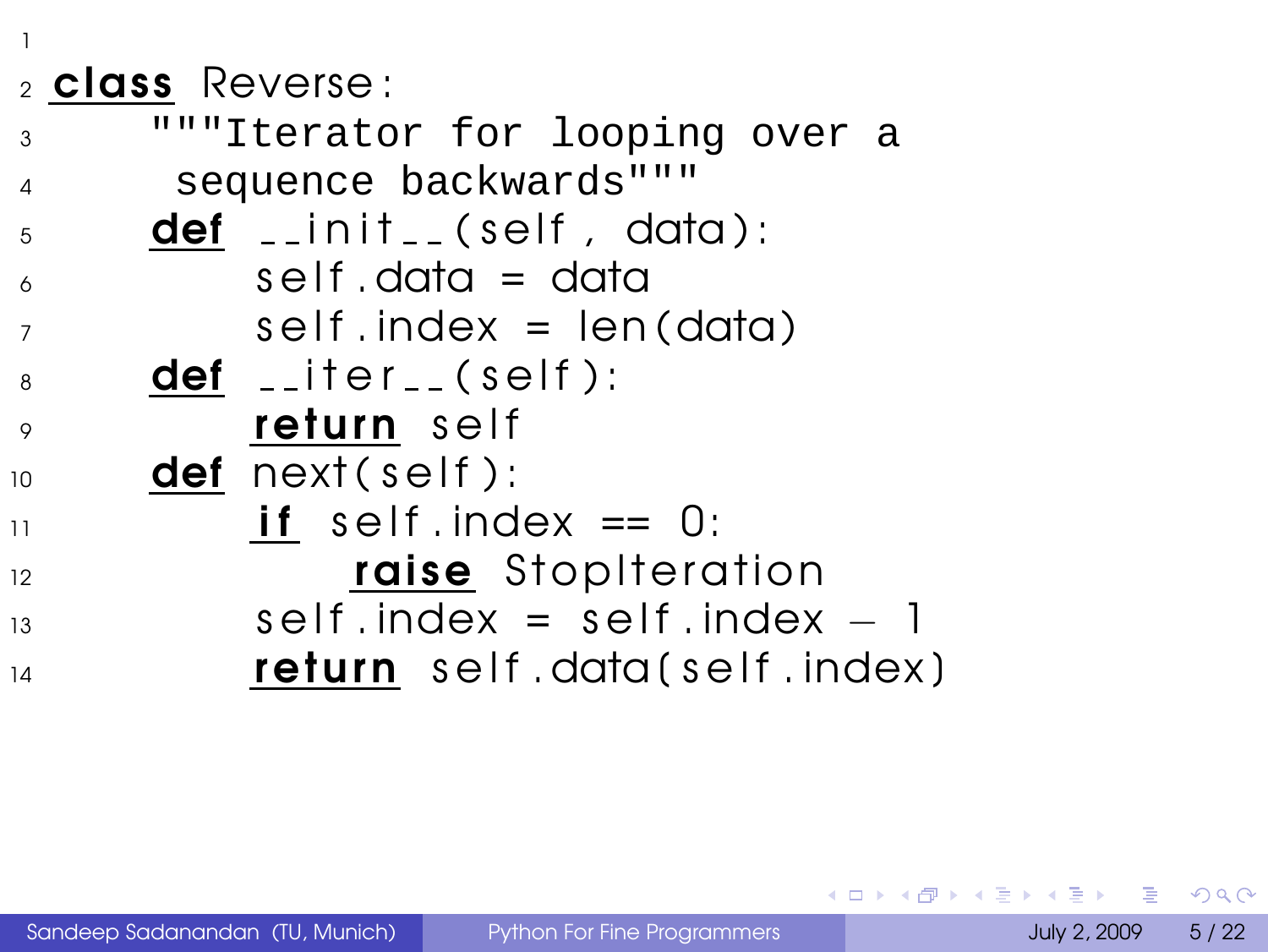#### $2 >>$  for char in Reverse ('spam'): 3 ... **print** char

- <sup>4</sup> . . .
- <sup>5</sup> m

1

- $6\,$  a
- <sup>7</sup> p
- <sup>8</sup> s

Sandeep Sadanandan (TU, Munich) [Python For Fine Programmers](#page-0-0) July 2, 2009 6/22

D.

 $299$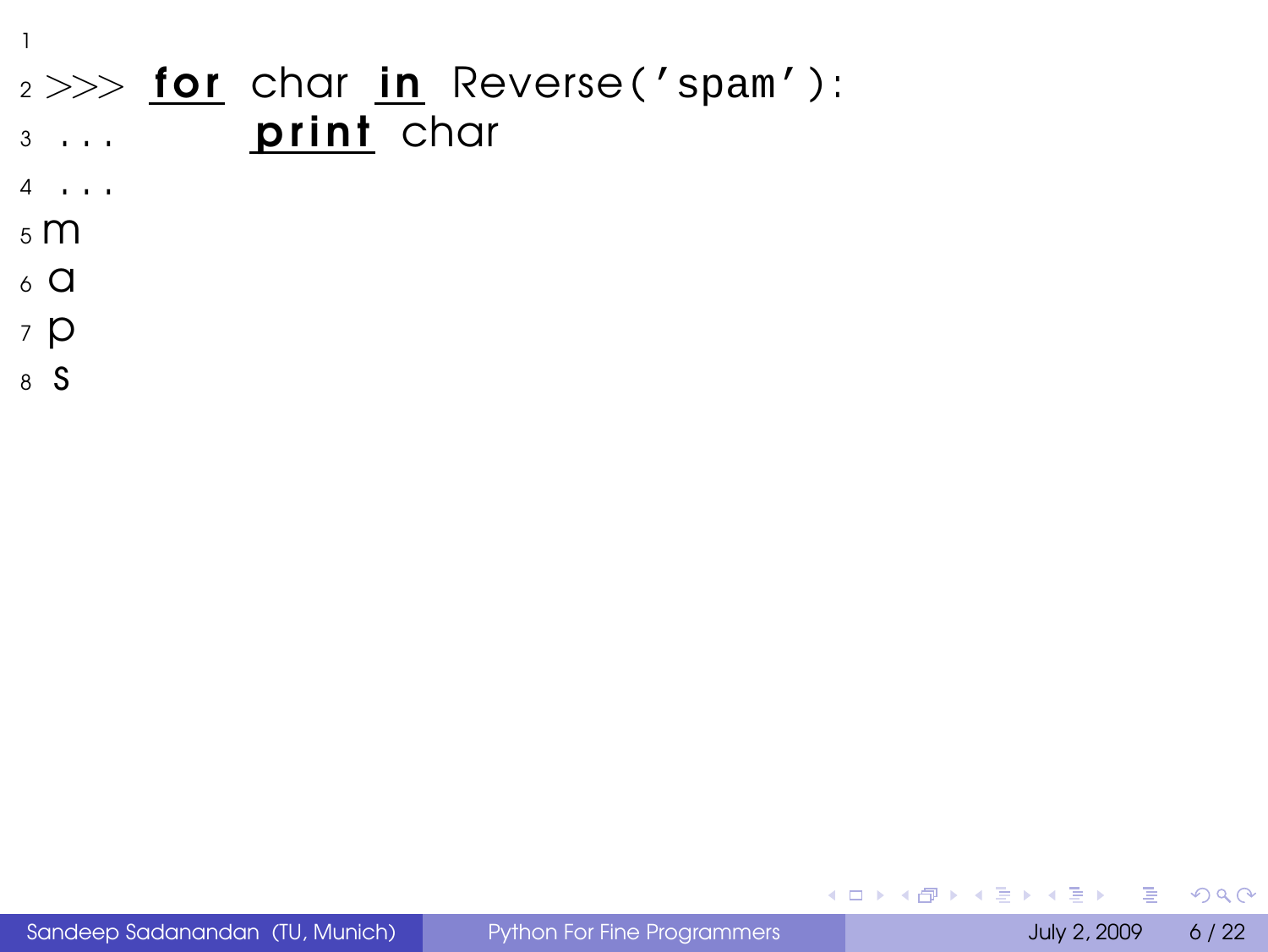# Advantages/Disadvantages

- When we have Iterator implemented on an object, the for loop would not copy the object. So, especially for large collections, this is advantageous.
- **•** Troubles: When the list (collection) has to be changed, an iterator can lead to catastrophe.
- In case of lists, use slicing. (Example)

 $\Omega$ 

イロト イ母 トイヨ トイヨト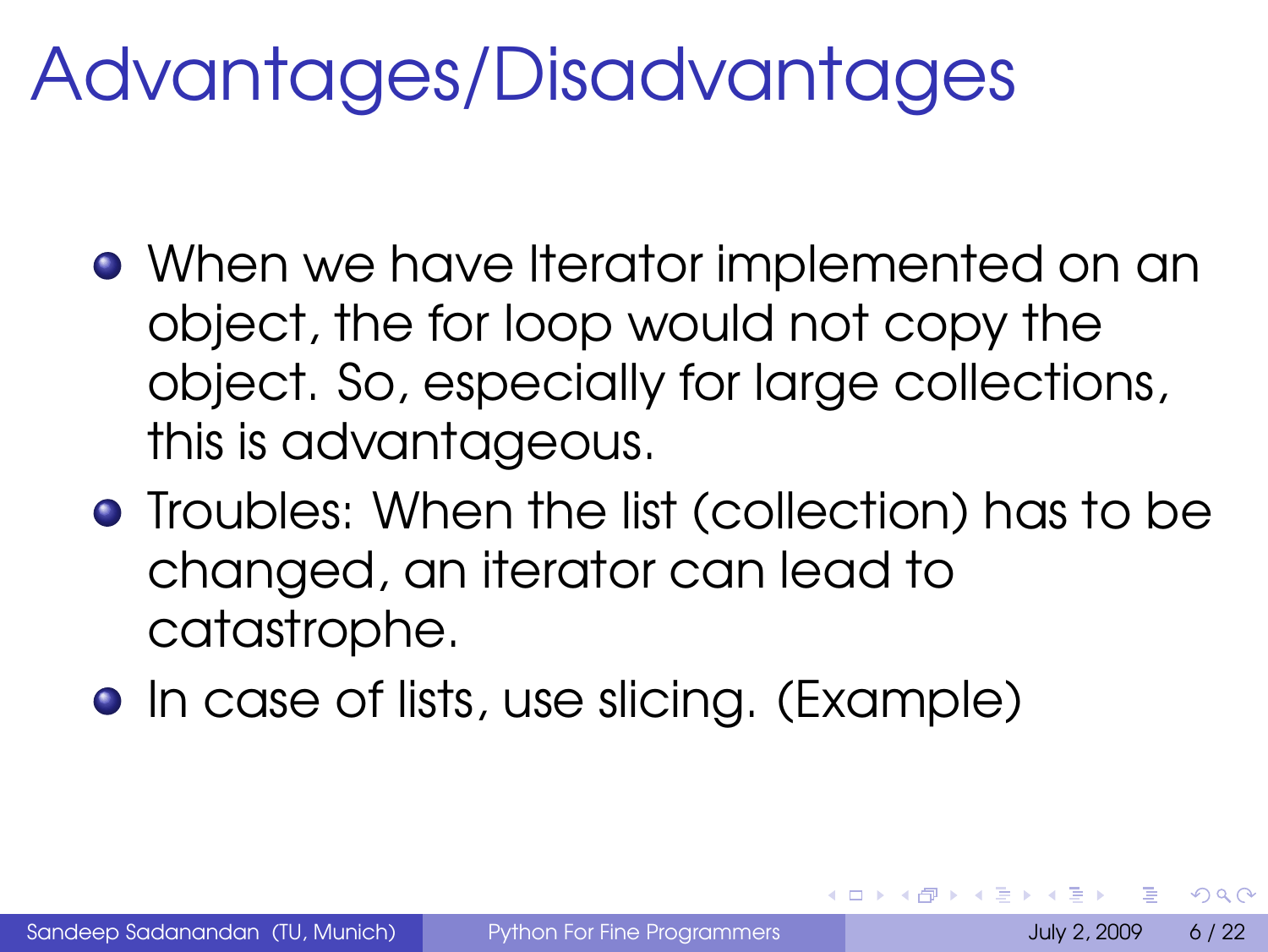I want all the squares upto 121 (not single digit) and I want also every double digit square + 30.

```
1
2 >> lis = (x**2 for x in range (4, 12)3 \gt>>4 >>>
_{5} >> for i in lis:
6... if i < 100:
7 \ldots lis append(i+30)
8 . . .
9 >>> l i s
10 (16, 25, 36, 49, 64, 81, 100, 121, 46,
11 55 , 66 , 79 , 94 , 111 , 76 , 85 , 96 , 109 ,
12 124, 106, 115, 126
13 >>
```
 $14$  >>>

KEL KALLA BIKA BIKA GA A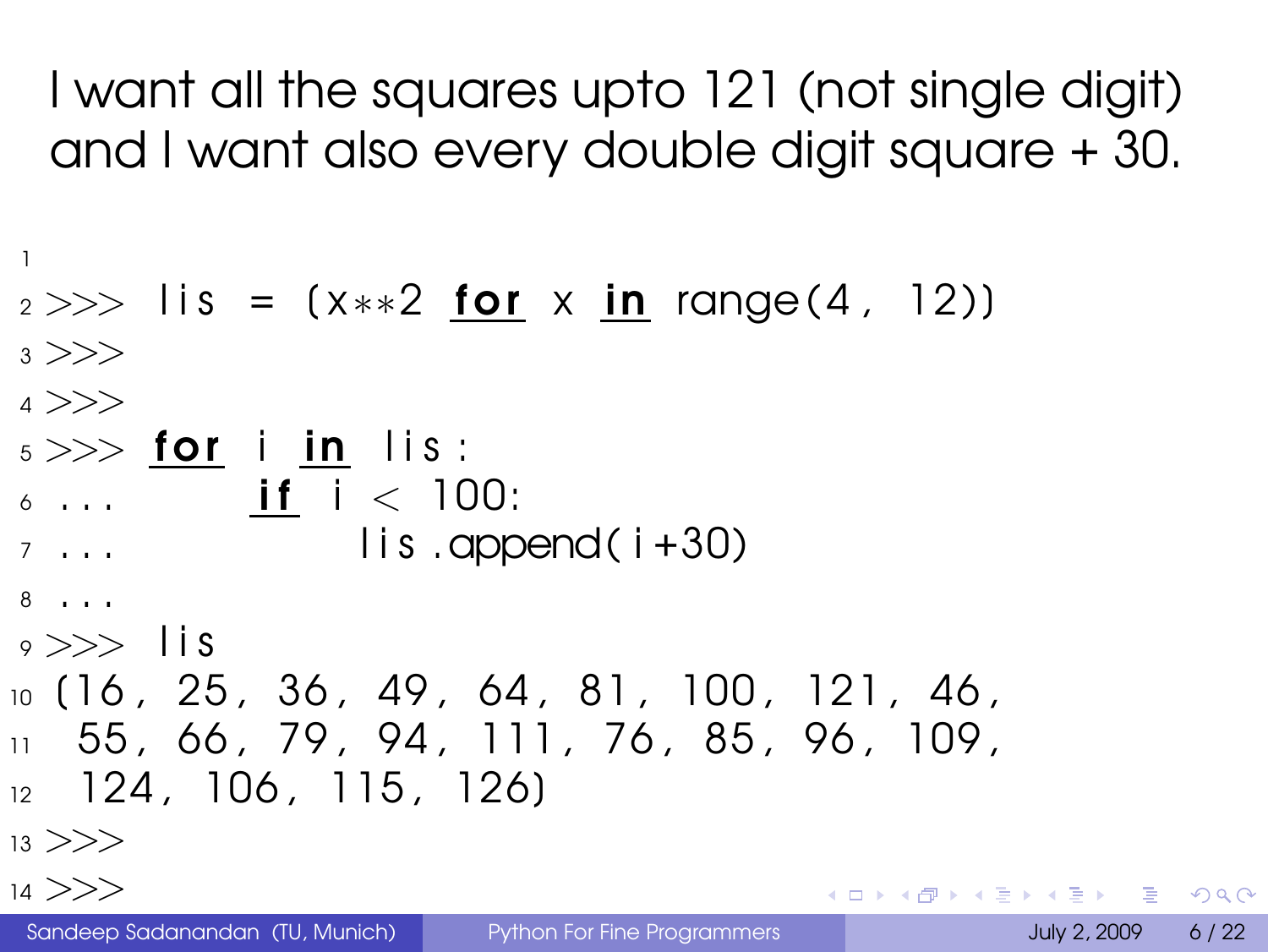$_{15} >>$  lis = (x\*\*2 for x in range(4, 12))  $_{16}$   $>>$  for i in lis (:):  $17 \ldots$  if  $i < 100$ :  $\frac{18}{18}$  ... lis .append(i+30) <sup>19</sup> . . .  $_{20} >>$  lis  $_{21}$  (16, 25, 36, 49, 64, 81, 100, 121, 46, <sup>22</sup> 55 , 66 , 79 , 94 , 111]  $23$   $>>$ 

Sandeep Sadanandan (TU, Munich) [Python For Fine Programmers](#page-0-0) July 2, 2009 7/22

KEL KALEY (EN EL AQO)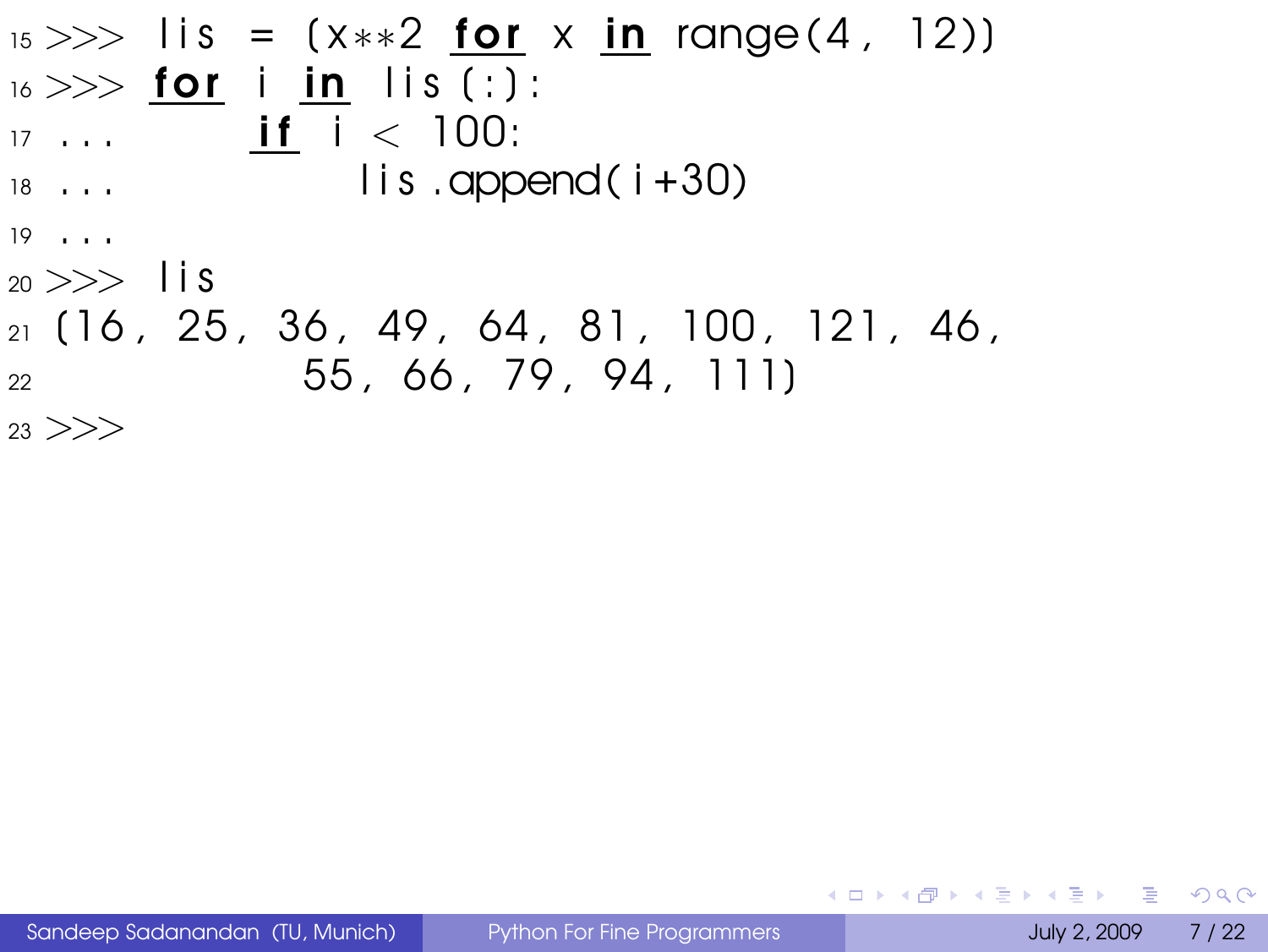## Applied/Used

- **o** In for slices
- In list comprehensions, for expressions
- in If operators if x in this
- **•** In almost all the collections.
- More efficient than copying.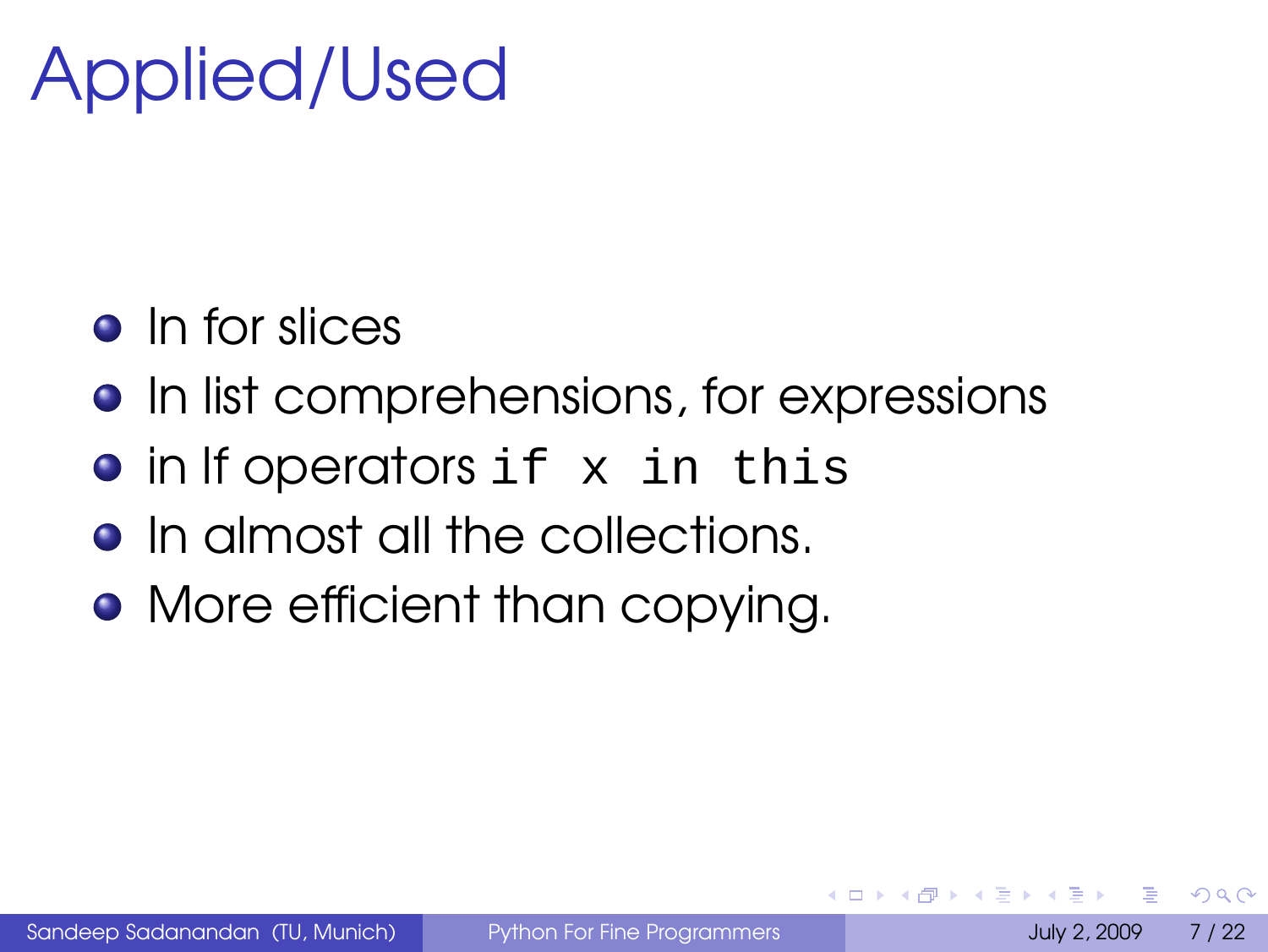# In Dicts

 $\bullet$  iter(d) gives an iterator over the keys of the dict



- d.iterkeys
- d.itervalues
- d.iteritems
- **O** Iterators over d.keys, d.values, d.items
- No lists are created.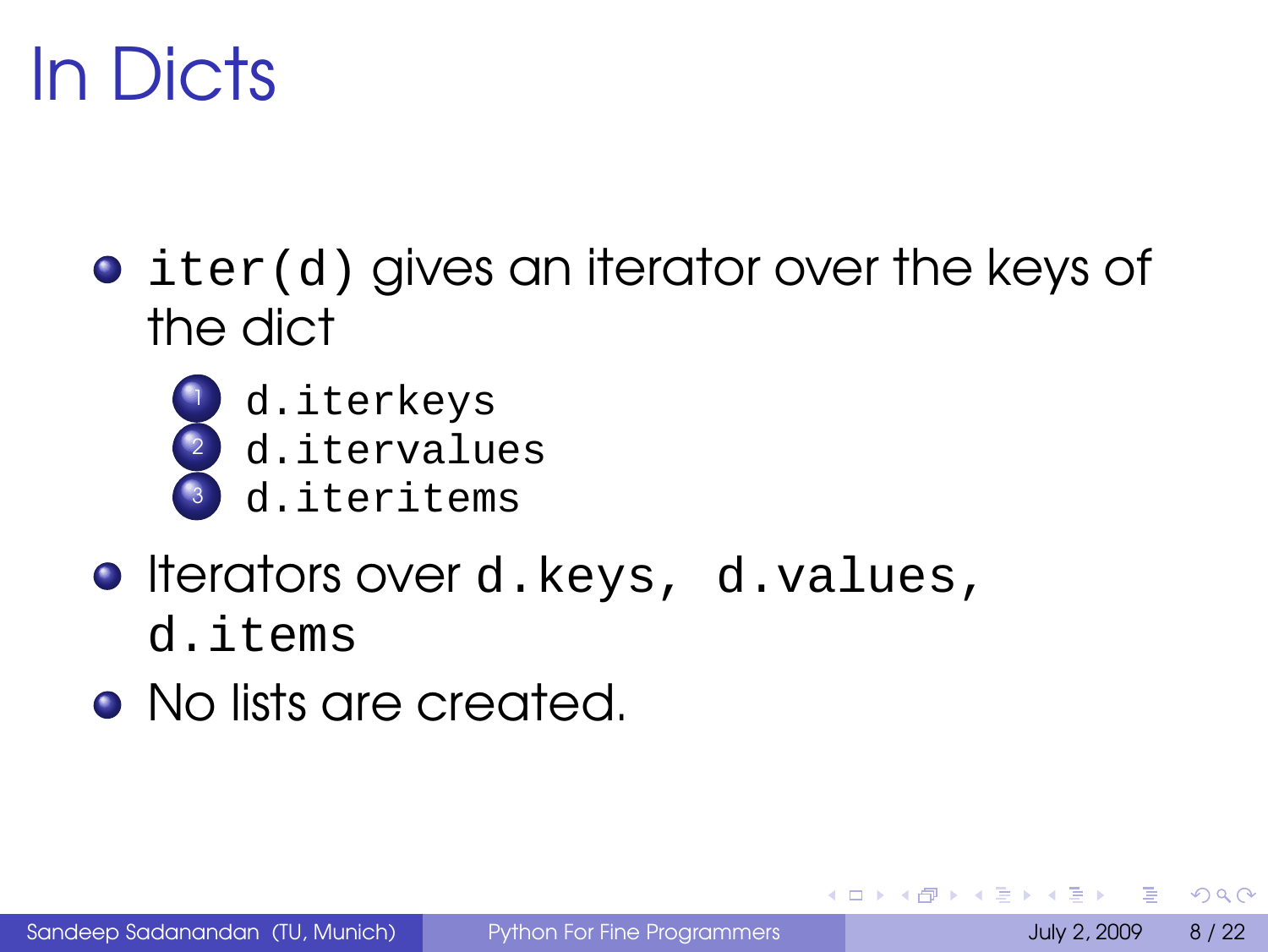#### **Generators**

Sandeep Sadanandan (TU, Munich) [Python For Fine Programmers](#page-0-0) July 2, 2009 9 / 22

<span id="page-14-0"></span>÷,

**I** 

 $299$ 

イロト (個) (注) (注)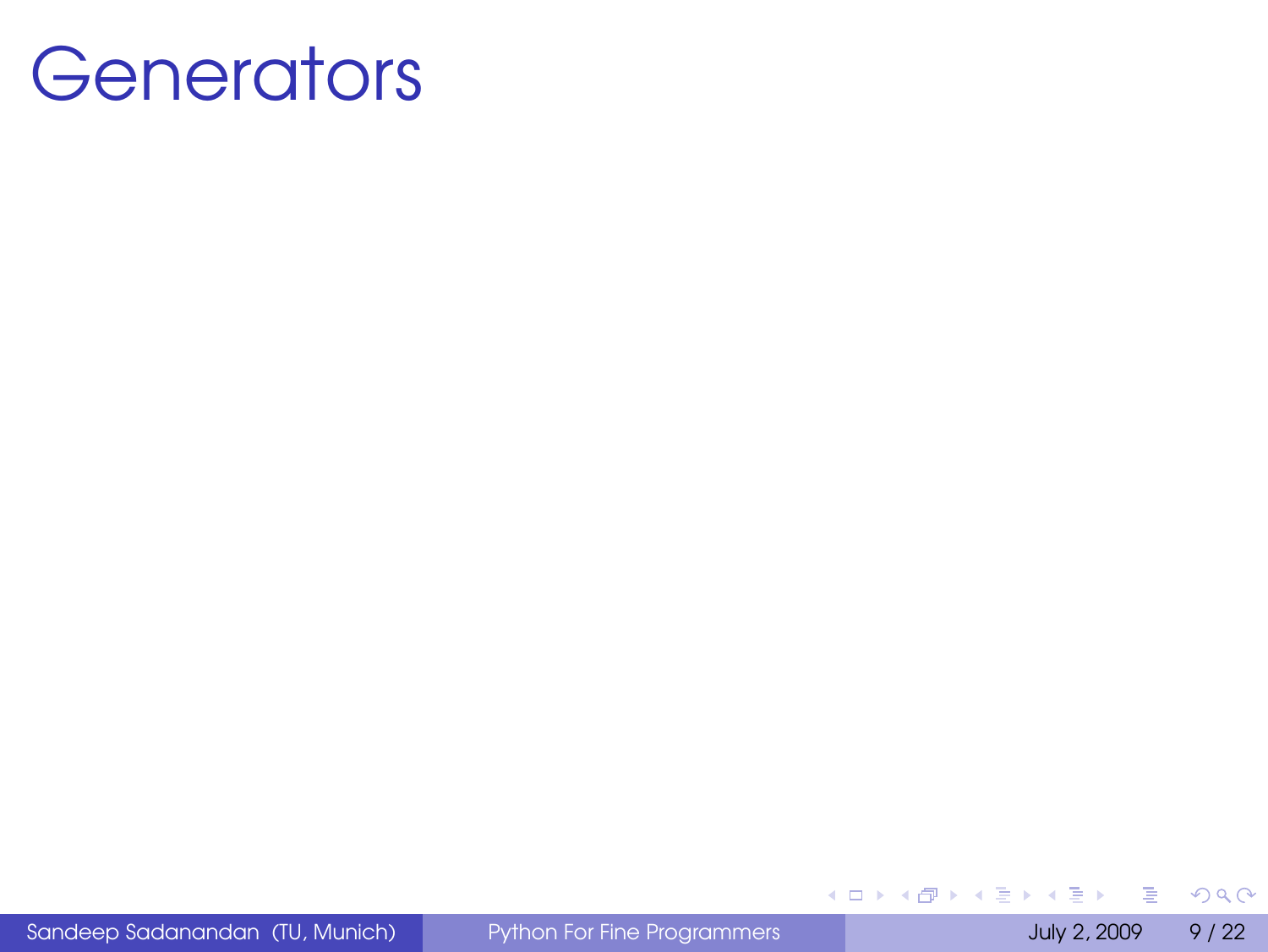#### Generators

- **•** Iterator creators (So to speak)
- **Regular functions which return without** returning.
- Uses yield statement
- **•** Each call of next resumes from where it left off.
- State/Data values stored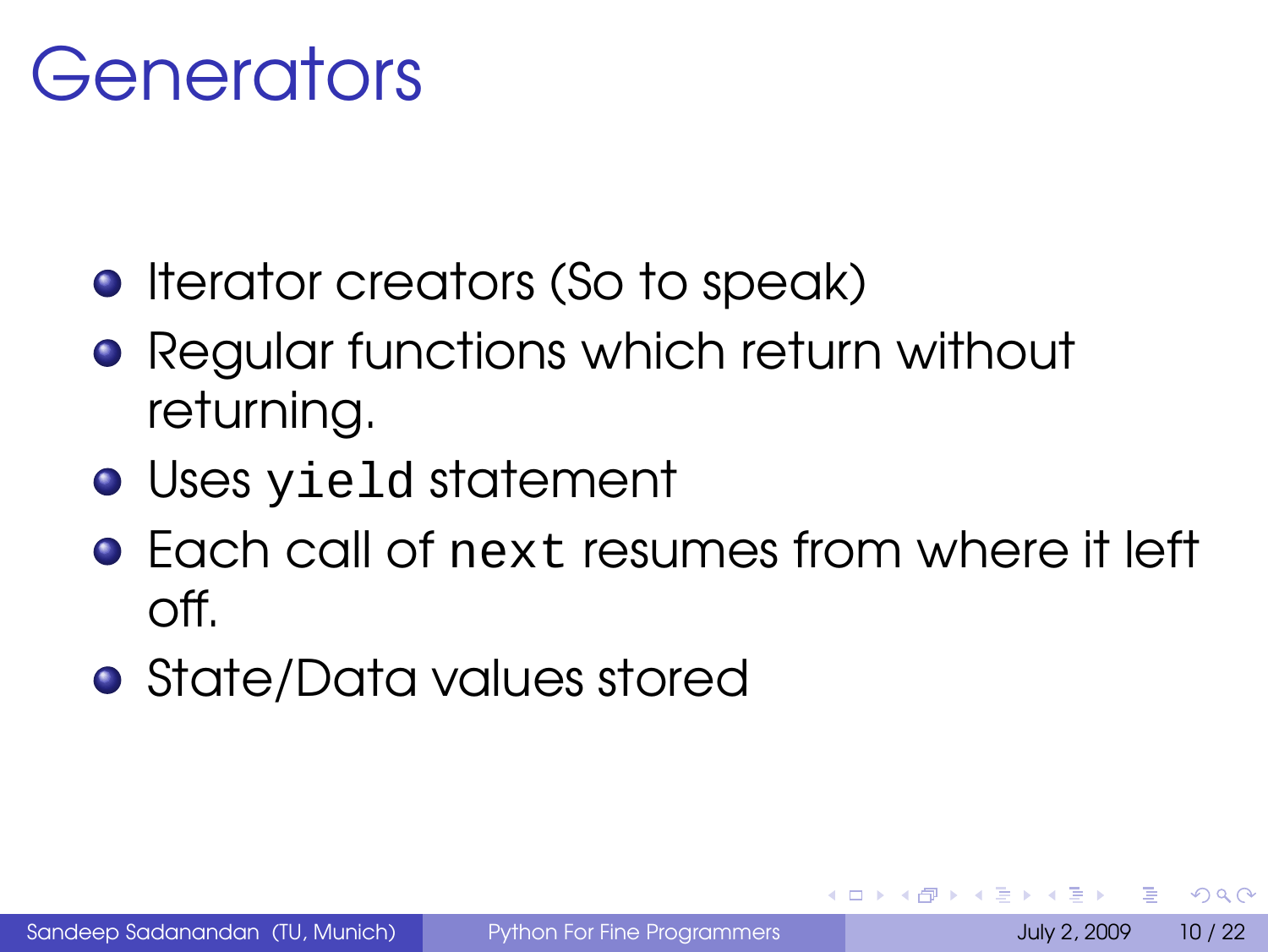1

5

- $_2$  def reverse (data):
- $\alpha_3$  for index in range(len(data)-1, -1, -1): 4 yield data (index)
- $\epsilon >> \textbf{for} \textbf{cor}$  char in reverse('golf'):  $\overline{z}$  ... **print** char

 $10<sup>-1</sup>$ 11 O  $12 \text{ }$ 

<sup>8</sup> . . .  $\circ$  f

 $QQ$ 

**KONKAPPK BY KEY B**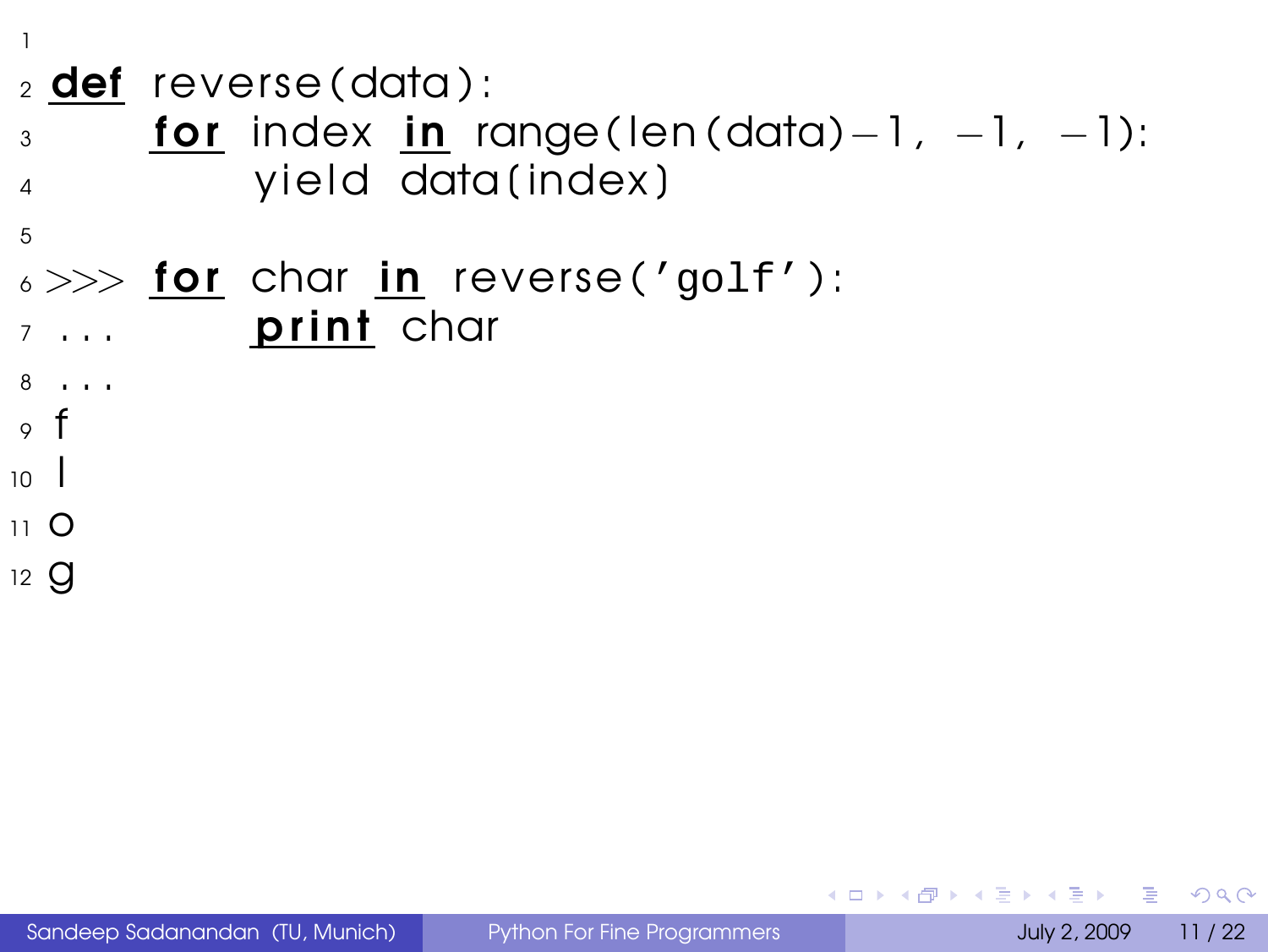#### Generators ...

- **•** Generators are the equivalent of class based Iterators
- iter and next are created automatically
- **•** Saving the vales makes it easier. No need to separate initialization/storage of index.
- **Automatic raising of Exception on** termination.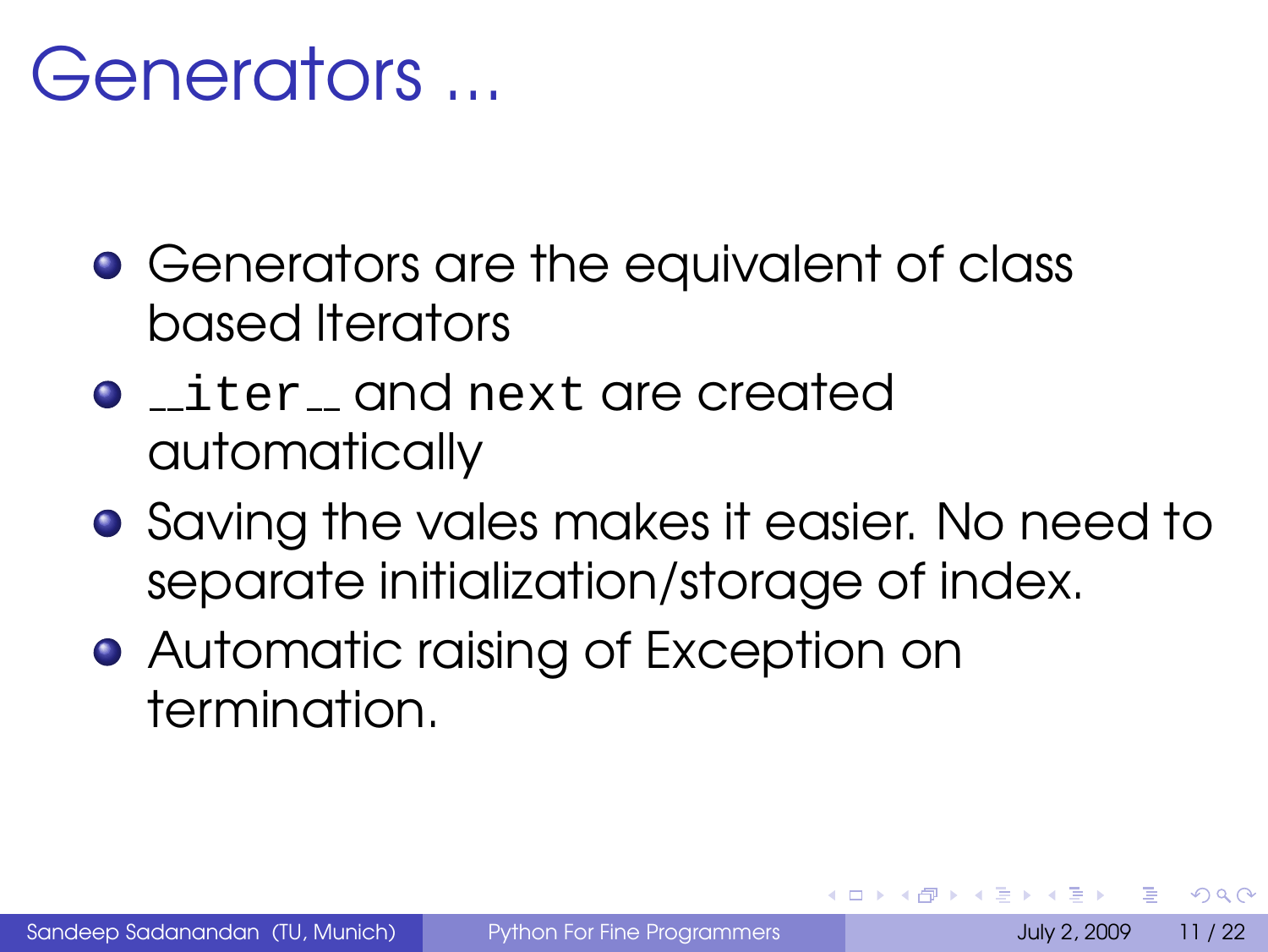# Simulating Generators

Can be simulated with normal functions.



- Start with an empty list.
- Fill in the list instead of the yield statement
- Then return an iterator of the list
- Same result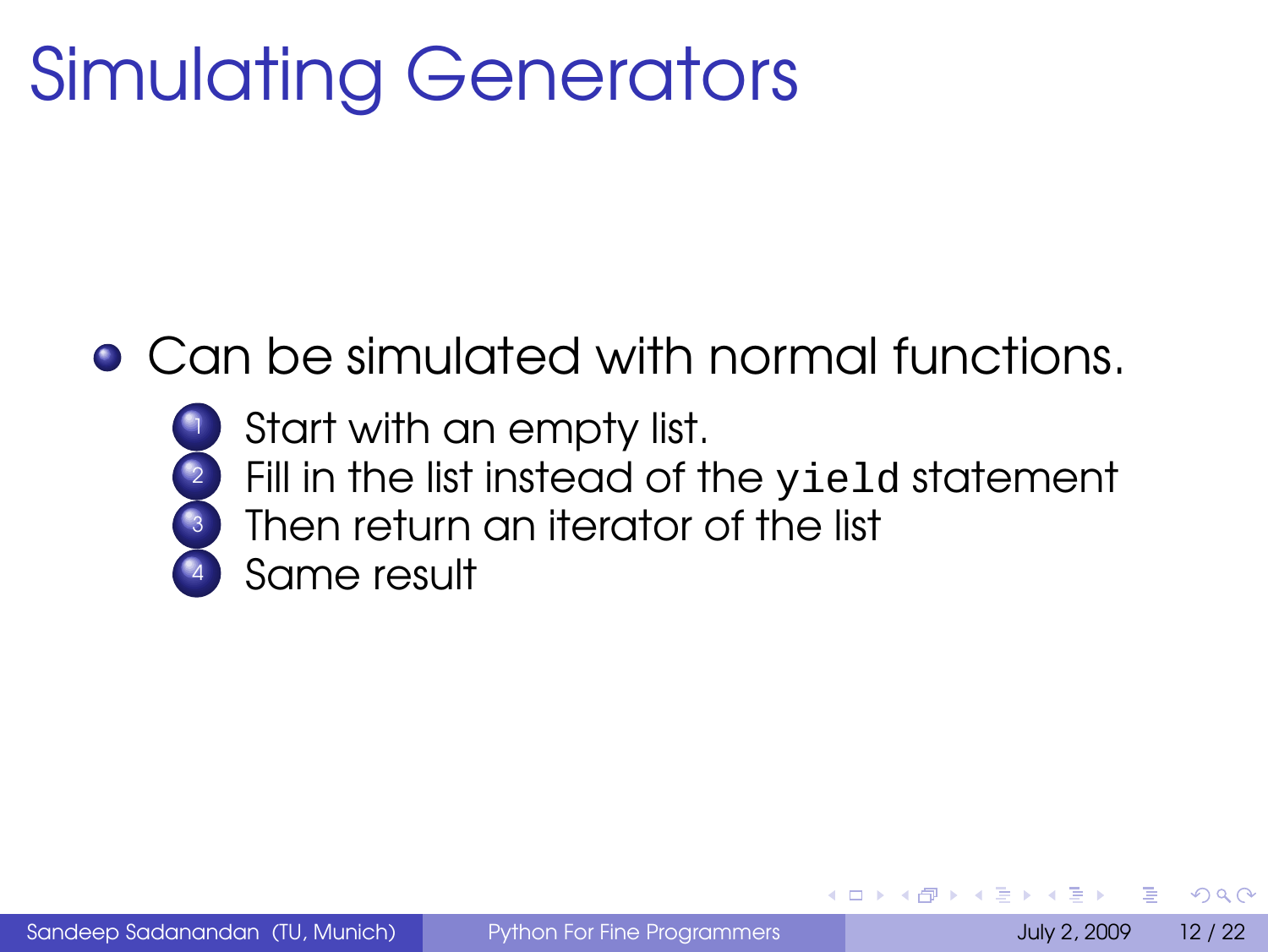1  $2$  def r (data): 3 **for** index in range(len(data)−1, −1, −1): 4 vield data (index) 5 6  $7$  def rS (data):  $8 \qquad$  \_ l i s t = ()  $\gamma$  for index in range(len(data)-1, -1, -1):  $_{10}$   $_{10}$   $_{1}$  ist .append(data(index))  $\overline{11}$  return iter( $\overline{1}$  list)

 $\Omega$ 

イロト イ押 トイヨ トイヨ トーヨー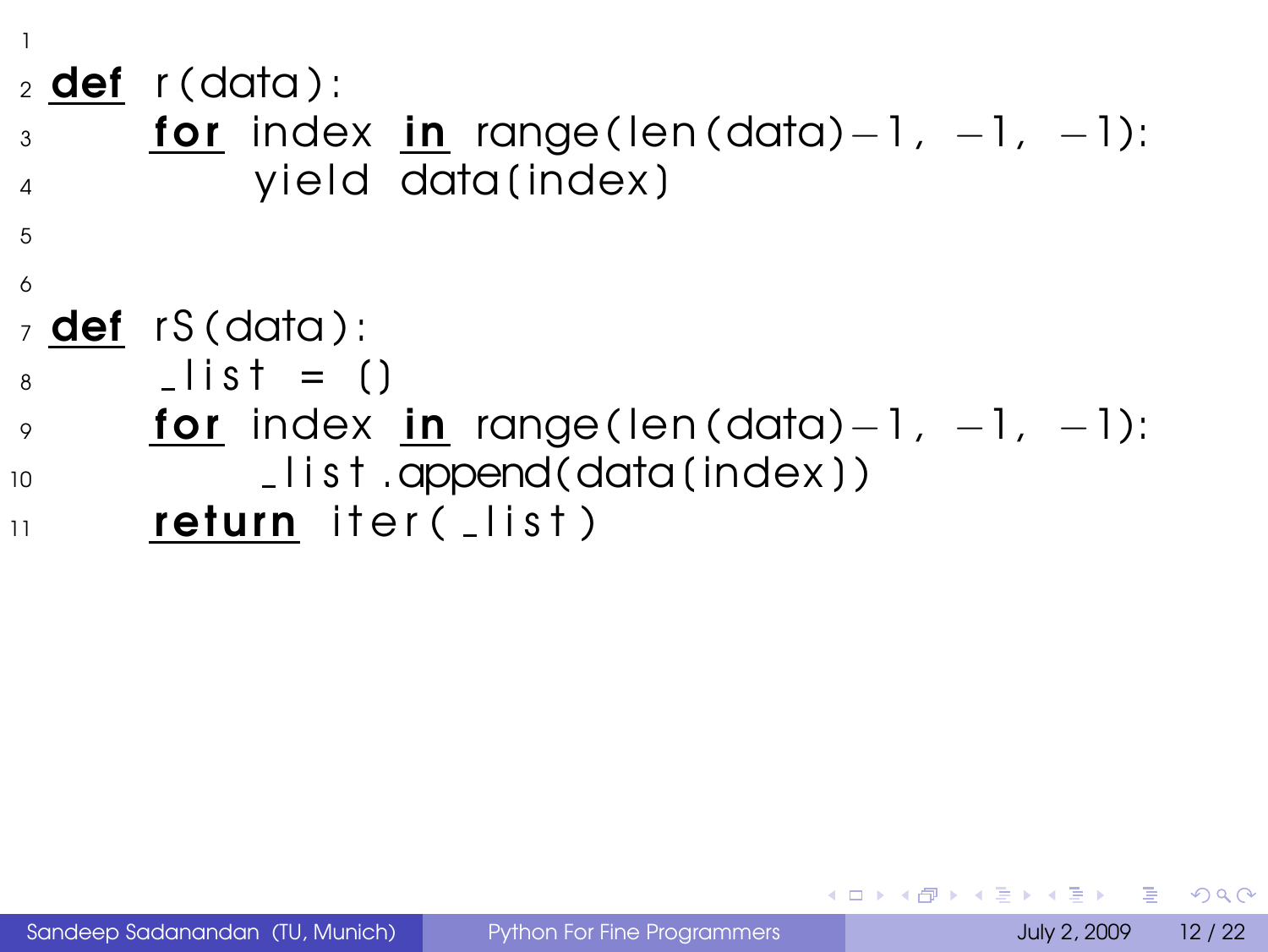1  $2 >>$  import gs  $3 \gg >>$  for x in gs. r('this is cool'):  $4 \ldots$  print  $X$ ,  $5 \cdot \cdot \cdot$ <sup>6</sup> l o o c s i s i h t  $7 >>$  for x in gs. rS('this is cool'):  $8 \ldots$  print  $X_i$ <sup>9</sup> . . . <sup>10</sup> l o o c s i s i h t  $11$  >>>

 $12$   $>>$ 

<span id="page-20-0"></span>KEL KALEY (EN EL AQO)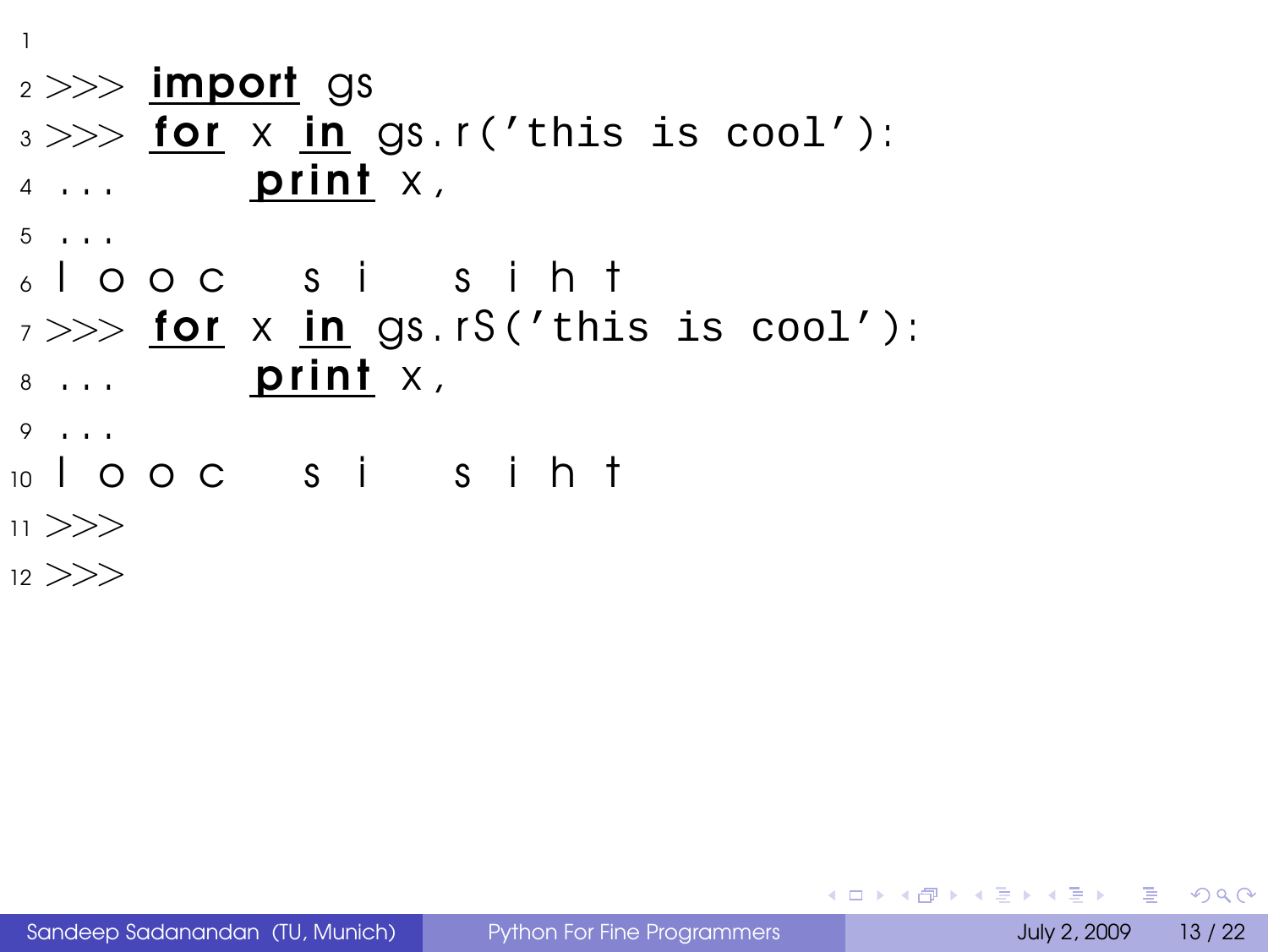## Socket Programming

Sandeep Sadanandan (TU, Munich) [Python For Fine Programmers](#page-0-0) July 2, 2009 13 / 22

 $\equiv$ 

 $QQ$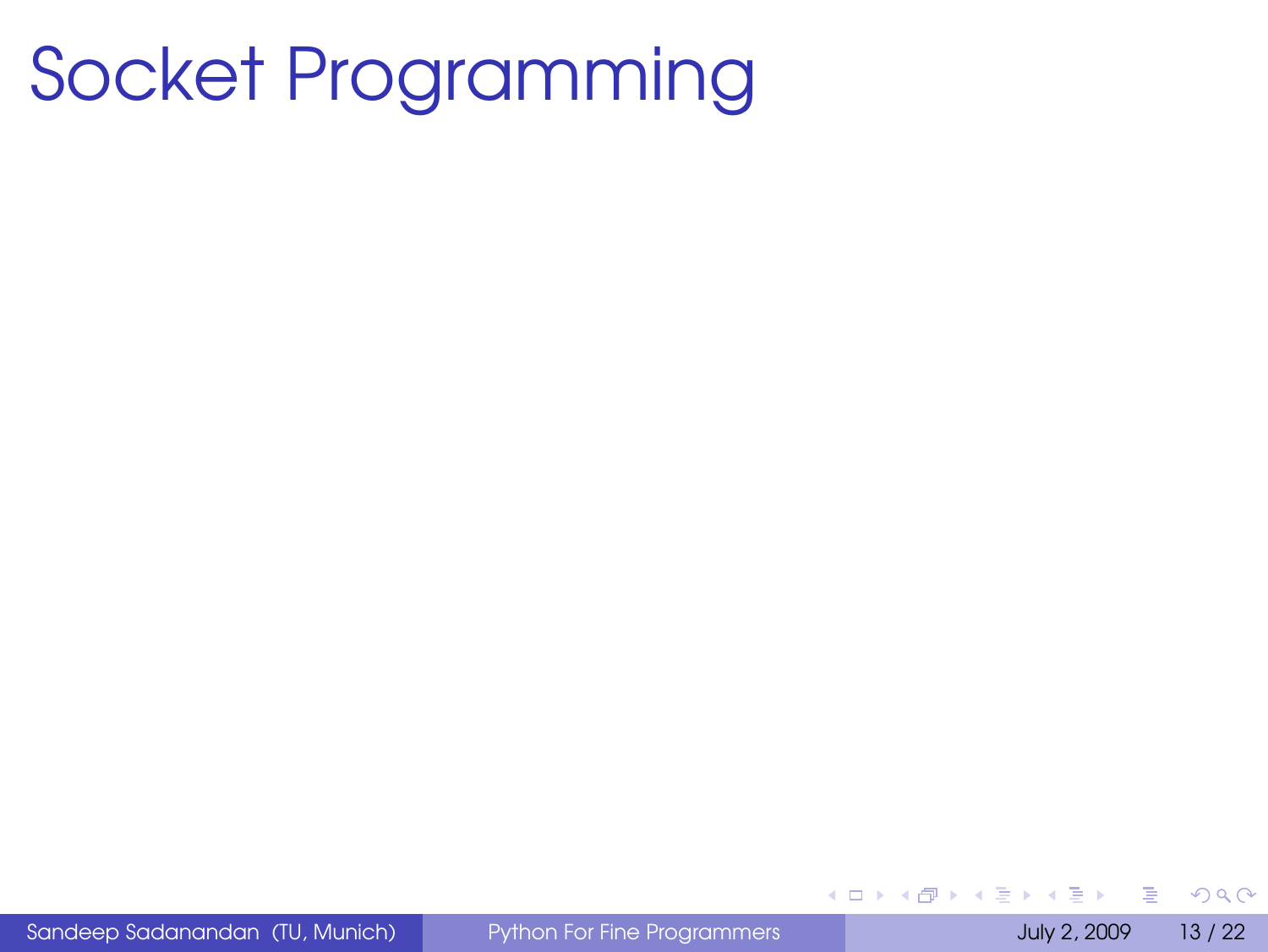#### Sockets

- API for inter process communication
- An integer, a thing called socket and methods for the same
- **•** Different machines/processes
- Berkely
- **•** In python as well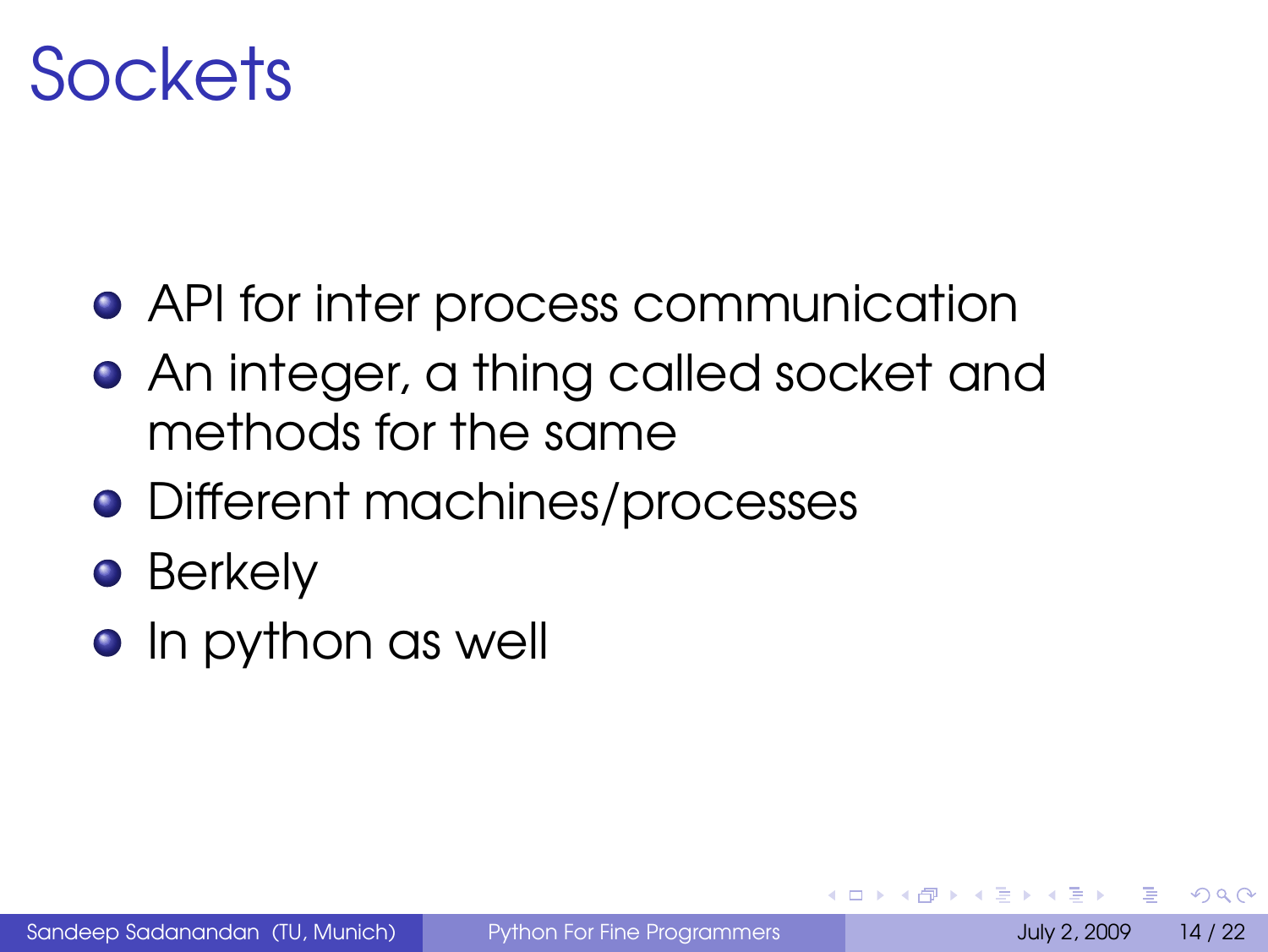#### Server

#### **1** create a socket

- 2 bind the socket to an address and port
- 3 listen for incoming connections
- <sup>4</sup> wait for clients
- <sup>5</sup> accept a client
- <sup>6</sup> send and receive data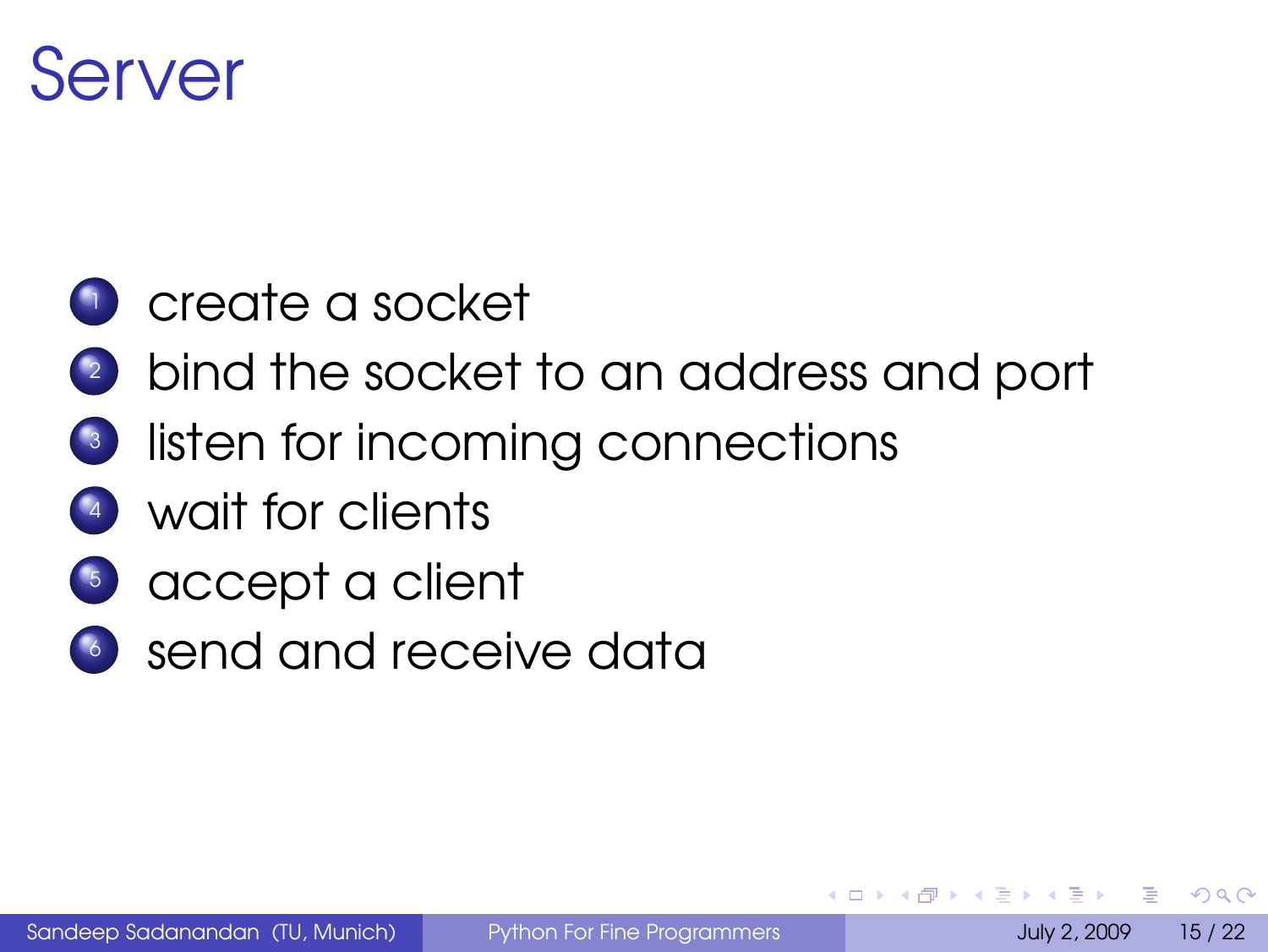```
1
2 import socket
3
_4 host = '5 port = 50000
6 backlog = 5
7 \text{ size} = 1024\,s s = socket . socket ( socket . AF_INET ,
9 socket . SOCK STREAM )
_{10} s. bind ((host, port))
\overline{11} s. listen (backlog)
12 while 1:
13 client, address = s.accept()
_{14} data = client recv(size)
_{15} if data:
\frac{16}{16} client send (data)
17 client. close ( )
```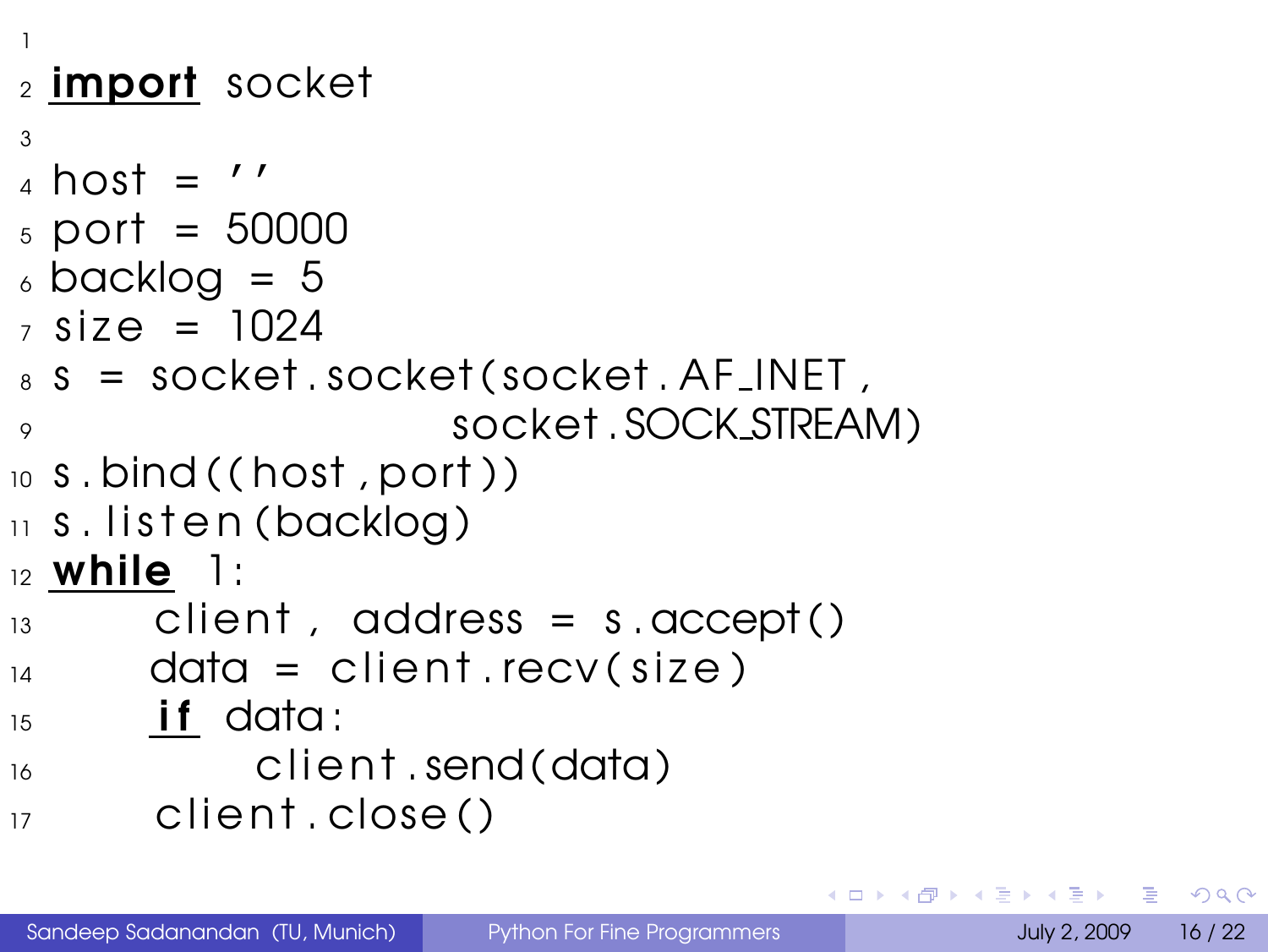#### **Client**

#### <sup>1</sup> create a socket

- <sup>2</sup> connect to the server
- <sup>3</sup> send and receive data

 $\Omega$ 

**4 ロ ト ィ 何 ト** 

 $\sim$  $\Rightarrow$   $\rightarrow$ 一 4 三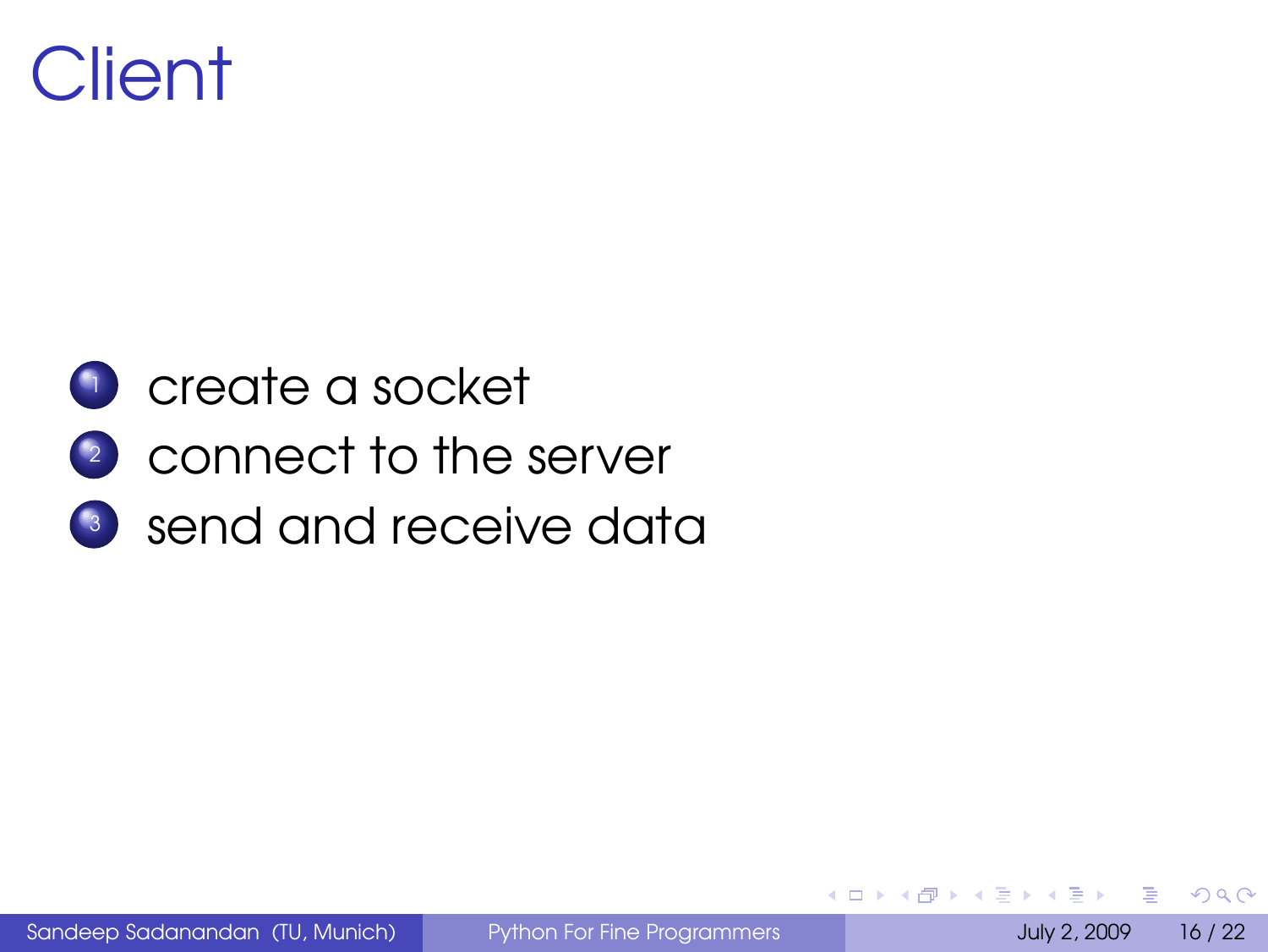```
1 import socket
\mathfrak{D}3 host = 'localhost'
4 port = 50000
5 \text{ size} = 1024\delta s = socket . socket (socket . AF_INET ,
7 socket . SOCK STREAM )
s s.connect((host, port))
9 s . send ('Hello, world')
_{10} data = s.recv(size)
\overline{11} s, close ()
12 print 'Received:', data
13 <del>−</del>
_{14} (sadanand@lxmayr10 \@ ~) python client. pv
```
- <sup>15</sup> Received : Hello , world
- 16 (sadanand@lxmayr10  $\qquad$ @ ~)

KED KARD KED KED E YORA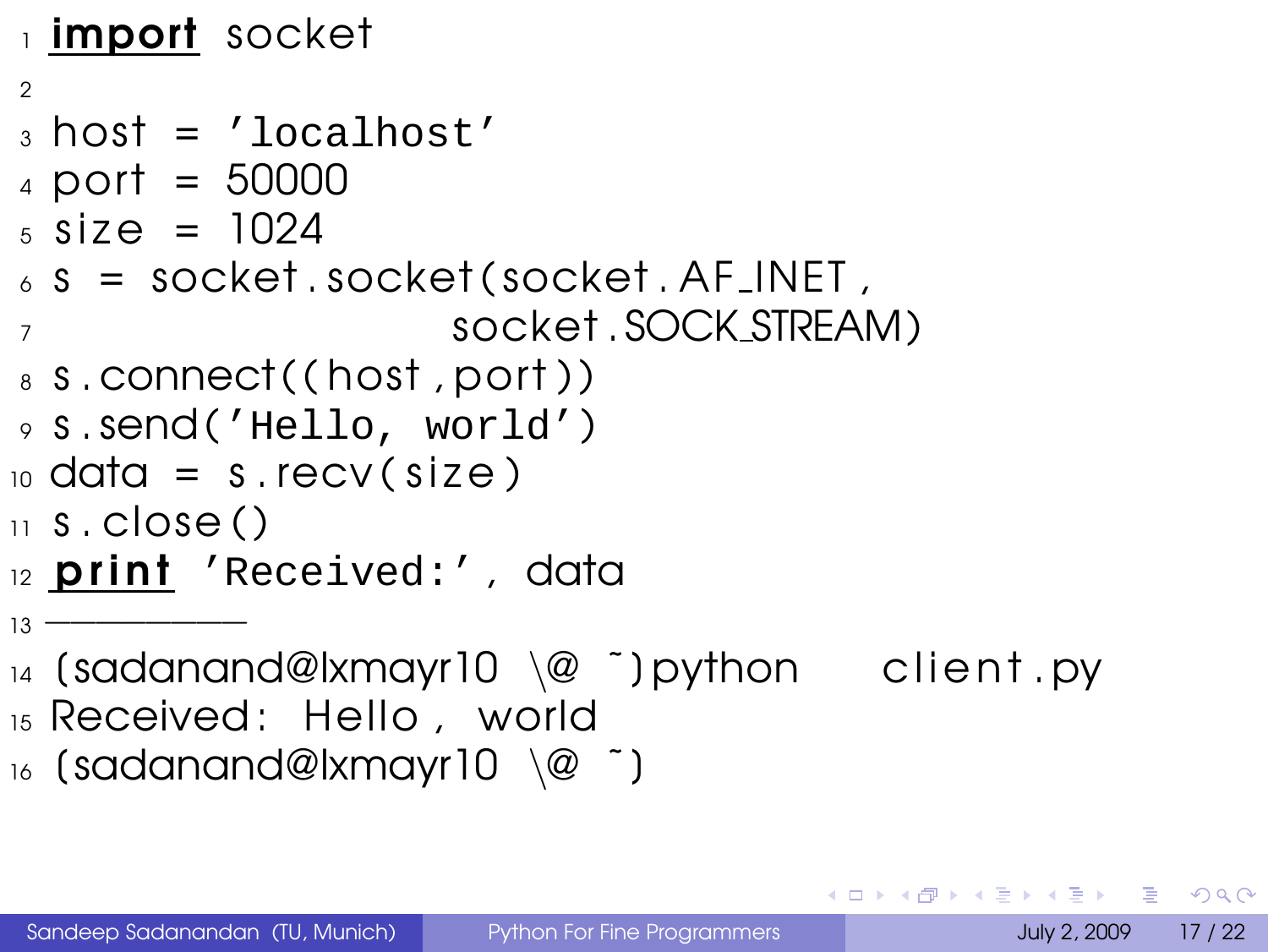#### To Note

- **•** In recv, one might not get all the data from the server in a single go. In such a case, a loop until data received in None is advised.
- **•** If the server dies, then the client will hang (almost) (as good as)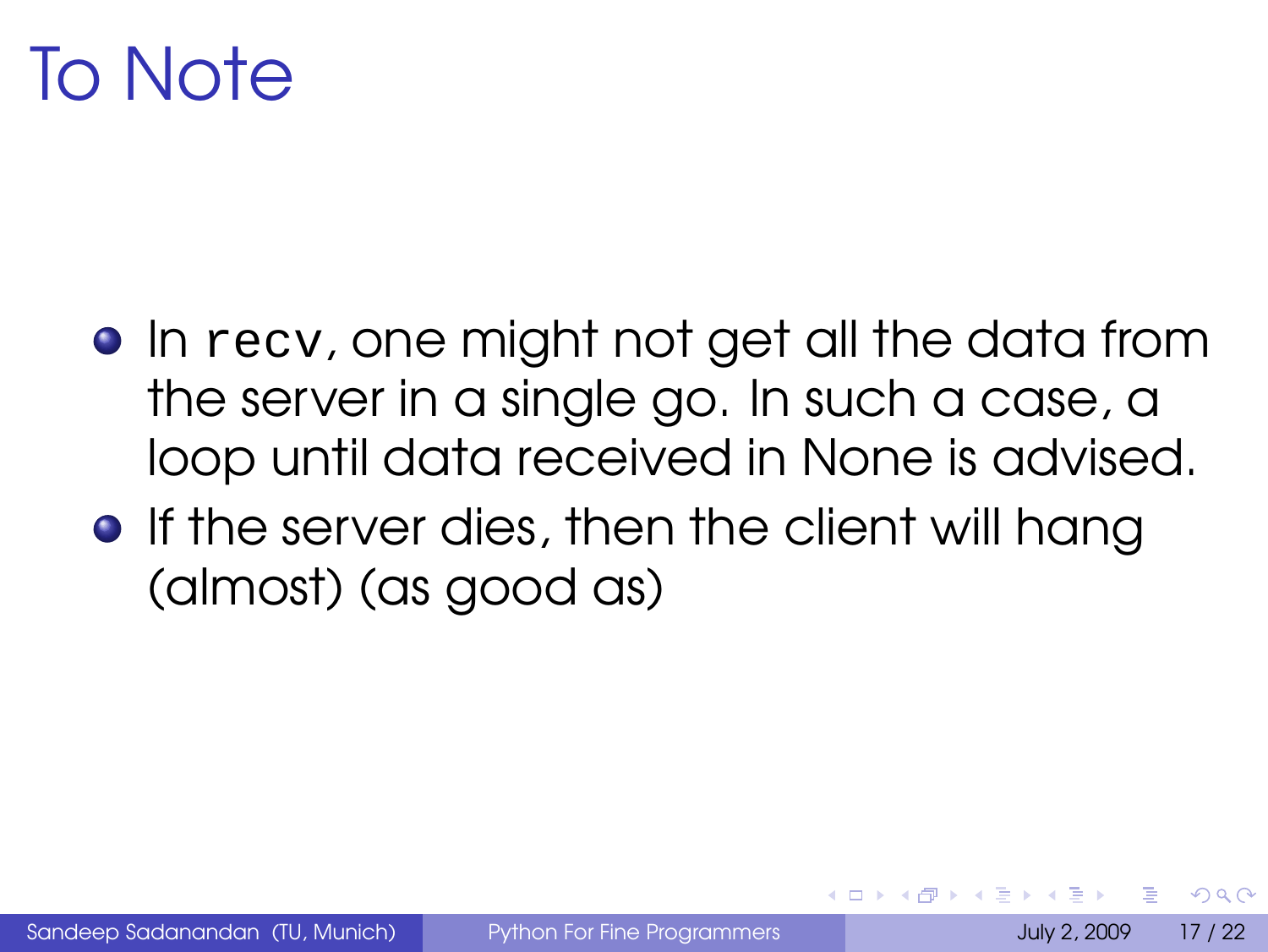## A word about sockets

- **•** Blocking Sockets: The socket is blocked until the request is satisfied. When the remote system writes on to it, the operation is complated and execution resumes.
- **•** Non Blocking Sockets: Error conditions are to be handled properly. Doesn't wait for the remote system. It will be informed.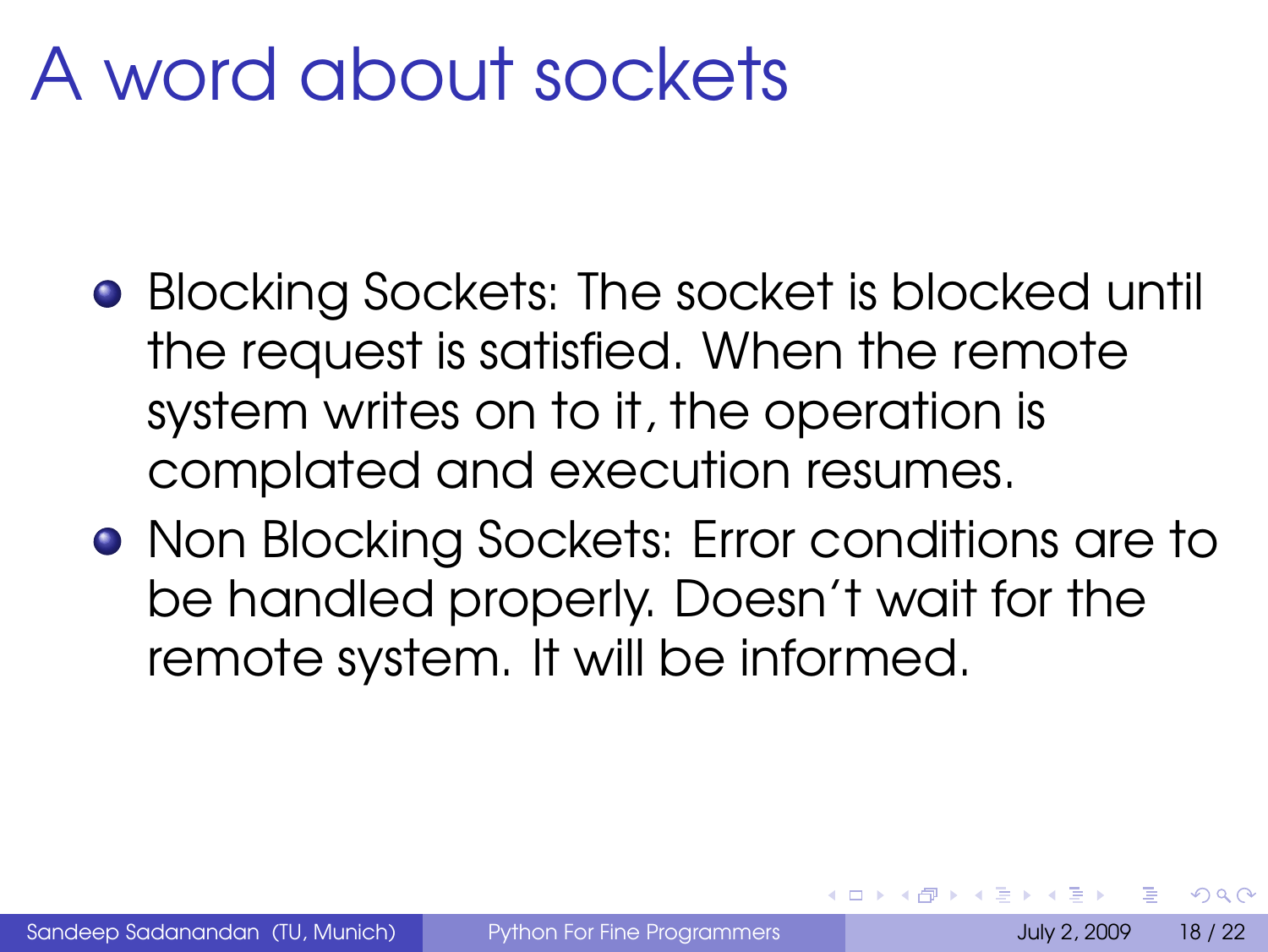### Zero Knowledge Proofs

Sandeep Sadanandan (TU, Munich) [Python For Fine Programmers](#page-0-0) July 2, 2009 19 / 22

<span id="page-29-0"></span> $\Rightarrow$ 

 $QQ$ 

イロトメ 御 トメ 君 トメ 君 トー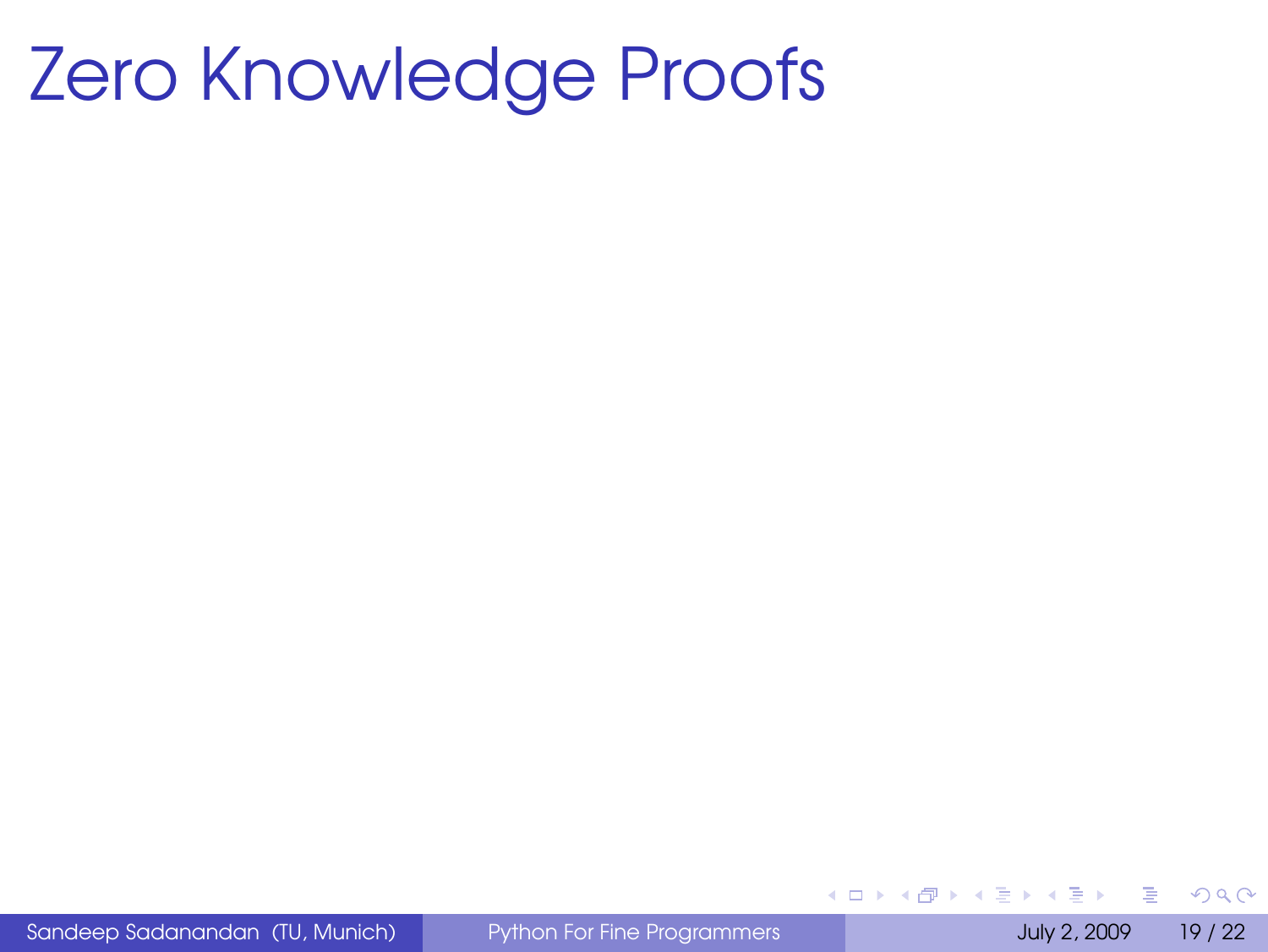## **Graphs**

- **Hamiltonian Path/Cycle**
- **•** Graph Isomorphism
- **Going in the Cave**

 $QQQ$ 

イロト イ押ト イヨト イヨト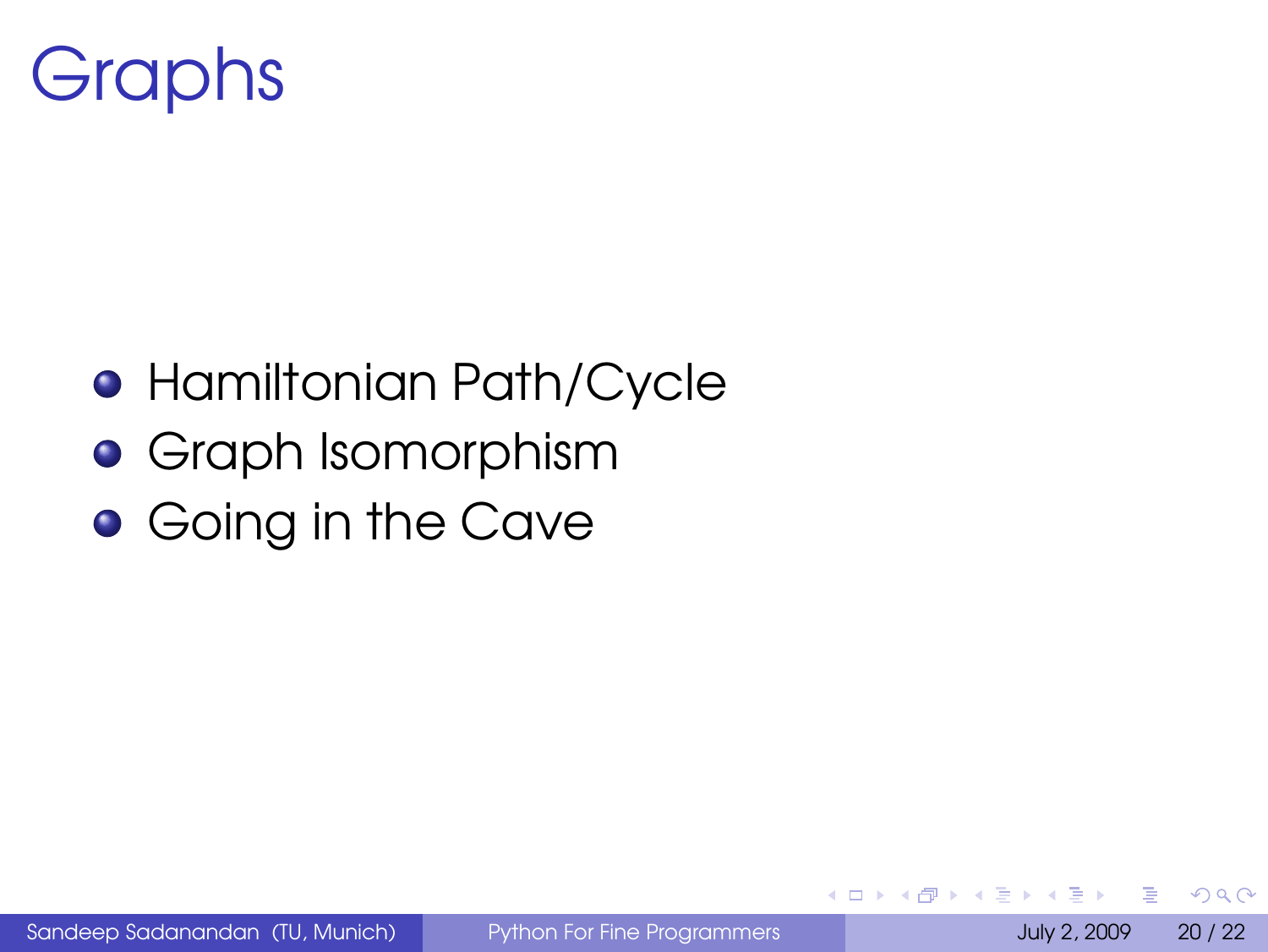### Problems

- Small client for HTTP
- **Implement check-for-hamiltonian**
- **•** Infinite Iterator on a list
- .. . . .. . .

 $\Omega$ 

<span id="page-31-0"></span> $\leftarrow$   $\Box$   $\rightarrow$   $\leftarrow$   $\leftarrow$   $\rightarrow$